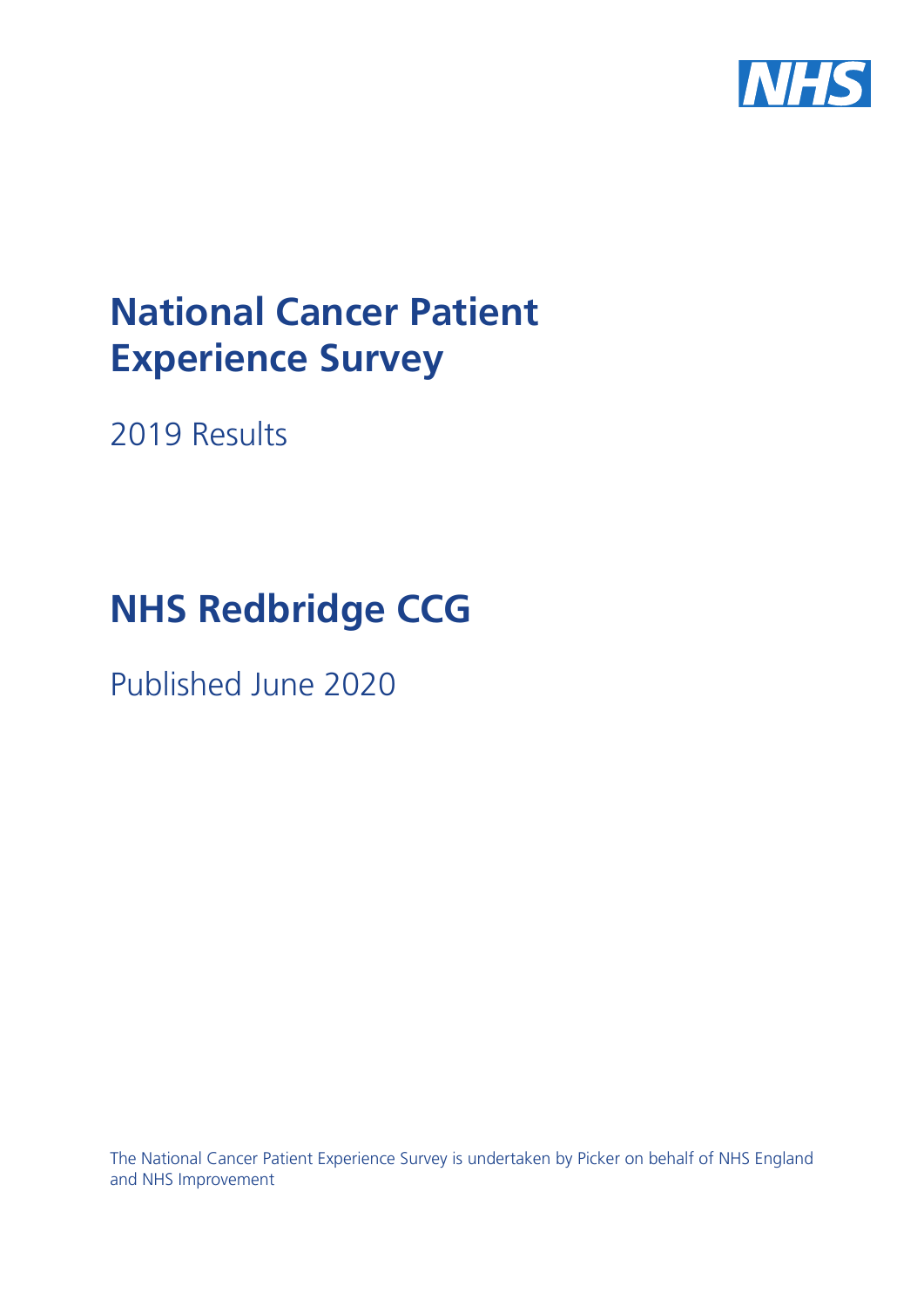# **Executive Summary** Case Mix Adjusted scores

#### **Cancer Dashboard Questions**

The following seven questions are included in phase 1 of the Cancer Dashboard developed by Public Health England and NHS England:

Q61. Patient's average rating of care scored from very poor to very good

| 0          | $\overline{2}$                                                | 3 | 4 | 5 | 6 | 7 | 8   | $\mathsf{Q}$ | 10                                                                                            |
|------------|---------------------------------------------------------------|---|---|---|---|---|-----|--------------|-----------------------------------------------------------------------------------------------|
|            |                                                               |   |   |   |   |   | 8.7 |              |                                                                                               |
|            |                                                               |   |   |   |   |   |     |              | Q18. Patient definitely involved as much as they wanted in decisions about care and treatment |
|            |                                                               |   |   |   |   |   |     |              | Q19. Patient given the name of a CNS who would support them through their treatment           |
| 83%        | Q20. Patient found it very or quite easy to contact their CNS |   |   |   |   |   |     |              |                                                                                               |
| $\bf 85\%$ |                                                               |   |   |   |   |   |     |              | Q39. Patient always felt they were treated with respect and dignity while in hospital         |
|            | leaving hospital                                              |   |   |   |   |   |     |              | Q41. Hospital staff told patient who to contact if worried about condition or treatment after |
| 52%        | treatment                                                     |   |   |   |   |   |     |              | Q55. General practice staff definitely did everything they could to support patient during    |

### **Questions Outside Expected Range**

|                                                                                                                        |            | Case Mix Adjusted Scores   |                            |                   |
|------------------------------------------------------------------------------------------------------------------------|------------|----------------------------|----------------------------|-------------------|
|                                                                                                                        | 2019 Score | Lower<br>Expected<br>Range | Upper<br>Expected<br>Range | National<br>Score |
| Q10. Patient told they could bring a family member or friend when first told they had cancer                           | 67%        | 70%                        | 83%                        | 77%               |
| Q35. All hospital staff asked patient what name they prefer to be called by                                            | 57%        | 61%                        | 81%                        | 71%               |
| [Q43] Patient definitely found hospital staff to discuss worries or fears during their outpatient<br>or day case visit | 63%        | 64%                        | 77%                        | 71%               |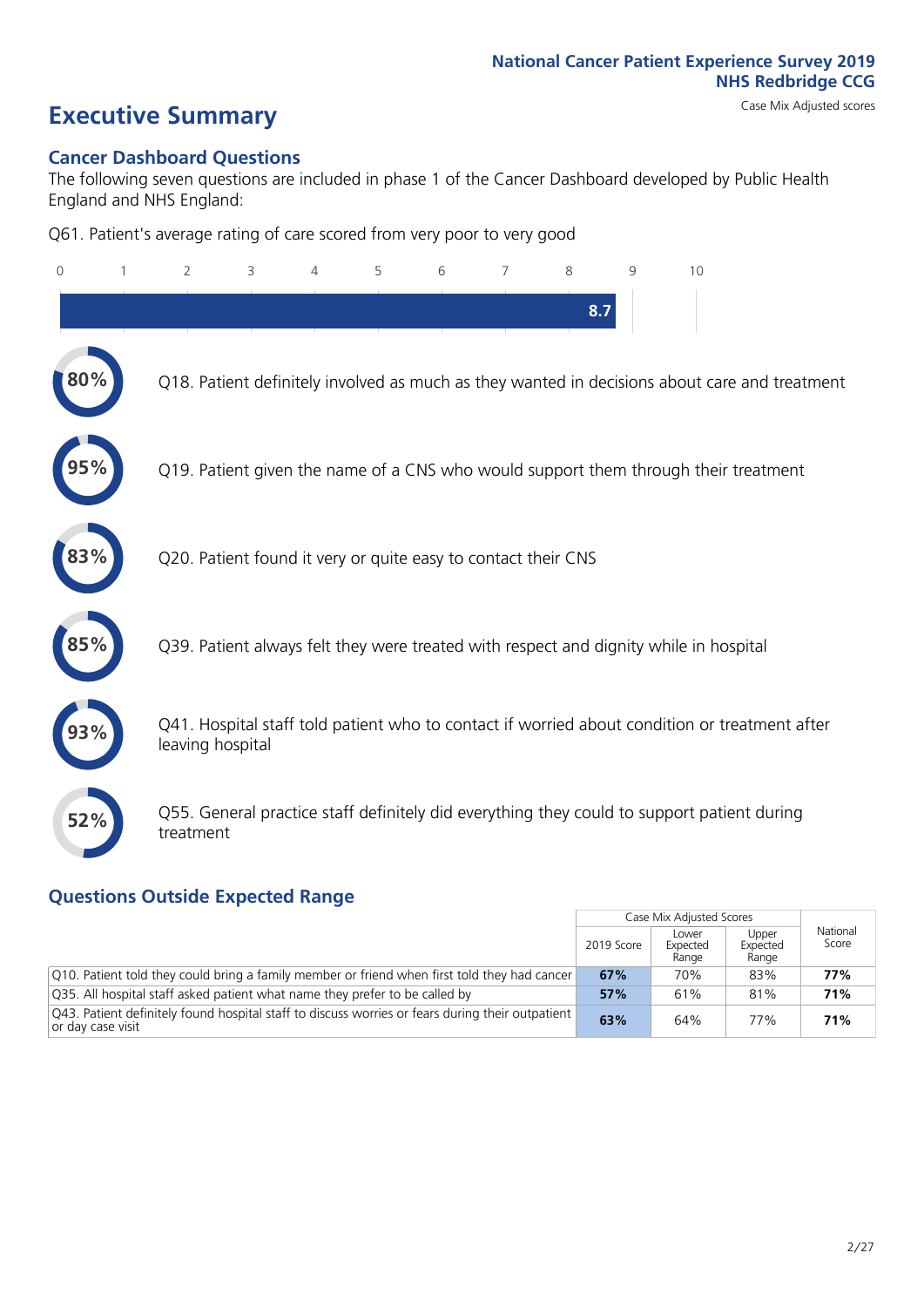# **Introduction**

The National Cancer Patient Experience Survey 2019 is the ninth iteration of the survey first undertaken in 2010. It has been designed to monitor national progress on cancer care; to provide information to drive local quality improvements; to assist commissioners and providers of cancer care; and to inform the work of the various charities and stakeholder groups supporting cancer patients.

The survey was overseen by a national Cancer Patient Experience Advisory Group. This Advisory Group set the principles and objectives of the survey programme and guided questionnaire development. The survey was commissioned and managed by NHS England. The survey provider, Picker, is responsible for designing, running and analysing the survey.

The 2019 survey involved 143 NHS Trusts. Out of 111,366 people, 67,858 people responded to the survey, yielding a response rate of 61%.

# **Methodology**

#### **Eligibility, eldwork and survey methods**

The sample for the survey included all adult (aged 16 and over) NHS patients, with a confirmed primary diagnosis of cancer, discharged from an NHS Trust after an inpatient episode or day case attendance for cancer related treatment in the months of April, May and June 2019. The fieldwork for the survey was undertaken between December 2019 and March 2020.

As in the previous four years, the survey used a mixed mode methodology. Questionnaires were sent by post, with two reminders where necessary, but also included an option to complete the questionnaire online. A Freephone helpline and email was available for respondents to opt out, ask questions about the survey, enable them to complete their questionnaire over the phone and provide access to a translation and interpreting facility for those whose first language was not English.

#### **Case-mix adjustment**

Both unadjusted and adjusted scores are presented in this report. Case-mix adjusted scores allows us to account for the impact that differing patient populations might have on results. By using the case-mix adjusted estimates we can obtain a greater understanding of how a CCG is performing given their patient population. The factors taken into account in this case-mix adjustment are gender, age, ethnic group, deprivation, and tumour group.

#### **Scoring methodology**

Fifty-two questions from the questionnaire are scored as these questions relate directly to patient experience. For all but one question (Q61), scores are presented as the percentage of positive responses out of all scored responses. For Q61, respondents rate their overall care on a scale of 0 to 10, of which the average was calculated for this question's presented score. The percentages in this report have been rounded to the nearest percentage point. Therefore, in some cases the figures do not appear to add up to 100%.

#### **Statistical significance**

In the reporting of 2019 results, appropriate statistical tests have been undertaken to identify unadjusted scores for which the change over time is 'statistically significant'. Thirty-seven scored questions in 2019 have been compared with those of 2018 and a statistically significant change between the two years has been reported where identified.

For the scored questions that are comparable beyond 2018, statistically significant change over the five years has also been reported where identified. A statistically significant difference means that the change in the result is very unlikely to have occurred by sampling variation.

#### **Suppression**

#### **Question-level suppression**

For scores where the base size per question is  $<$ 21, the score will be suppressed and replaced with an asterisk (\*). The base size will include neutral response options.

#### **Double suppression**

If any group within a particular sub-group breakdown (such as the tumour group breakdown) has <21 responses, then the figure for this particular group is suppressed and replaced with an asterisk (\*). If there is only one group within the sub-group breakdown that has <21 respondents, and is therefore suppressed, the group with the next lowest number of respondents is also supressed and replaced with an asterisk (\*) (regardless if it is greater than or less than 21).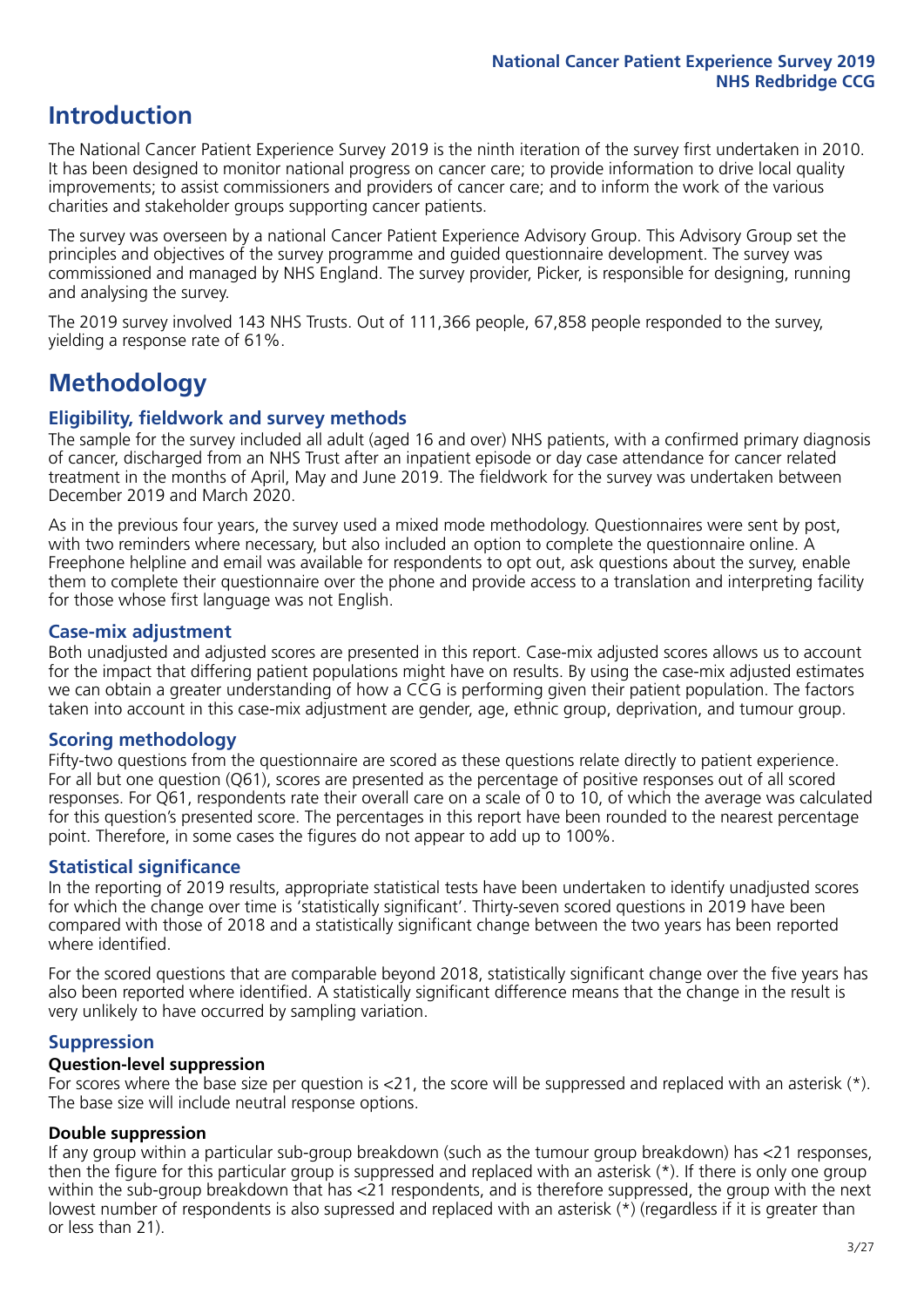# **Understanding the results**

This report shows how this CCG scored for each question in the survey, compared with national results and previous year's results. It is aimed at helping individual CCGs to understand their performance and identify areas for local improvement. Below is a description of the type of results presented within this report and how to understand them.

#### **Expected range charts**

The expected range charts in this report show a bar with the lowest and highest score received for each question nationally. Within this bar, an expected range is given (in grey) and a black diamond represents the actual score for this CCG.

CCGs whose score is above the upper limit of the expected range (in the dark blue) are positive outliers, with a score statistically significantly higher than the national mean. This indicates that the CCG performs better than what CCGs of the same size and demographics are expected to perform. The opposite is true if the score is below the lower limit of the expected range (in the light blue); these are negative outliers. For scores within the expected range (in the grey), the score is what we would expect given the CCG's size and demographics.

#### **Comparability tables**

The comparability tables show the 2018 and 2019 unadjusted scores for this CCG for each scored question. If there is a significant change from 2018 and 2019 or overall from 2015 to 2019, an arrow will be presented for the direction of change. The adjusted 2019 score will also be presented for each scored question along with the lower and upper expected range and national score. Scores above the upper limit of the expected range will be highlighted dark blue, scores below the lower limit of the expected range will be highlighted light blue, and scores within the lower and upper limit of the expected ranges will be highlighted grey.

#### **Tumour type tables**

The tumour type tables show the unadjusted scores for each scored question for each of the 13 tumour groups. The national score for that tumour group is also shown. Unadjusted scores for the same tumour type across different CCGs may not be comparable, as they do not account for the impact that differing patient populations might have on results. Central nervous system is abbreviated as 'CNS' and lower gastrointestinal tract is abbreviated as 'LGT' throughout this report.

#### **Year on year charts**

The year on year charts show five columns representing the unadjusted scores of the last five years (2015, 2016, 2017, 2018 and 2019) for each scored question.

#### **Notes on specific questions**

Following the development phase of the 2019 survey, several changes were made to the questionnaire. Six scored questions were amended (Q5, Q18, Q30, Q35, Q56 and Q60) and one non-scored question (Q29) was amended that impacted the comparability of questions Q30 to Q41. Of all questions changed or impacted by change, only Q60 is presented with historical comparisons; though the results should be interpreted with caution.

#### **Unadjusted data and case-mix adjusted data**

Unadjusted data should be used to see the actual responses from patients relating to the CCG. Case-mix adjusted data, together with expected ranges, should be used to understand whether the results are significantly higher or lower than national results taking account of the patient mix.

### **Further information**

This research was carried out in accordance with the international standard for organisations conducting social research (accreditation to ISO20252:2012; certificate number GB08/74322). The 2019 survey data has been produced and published in line with the Code of Practice for Official Statistics.

For more information on the methodology, please see the Technical Document. It can be viewed along with the 2019 questionnaire and survey quidance on the website at [www.ncpes.co.uk](https://www.ncpes.co.uk/supporting-documents). For all other outputs at National, Trust, CCG and Cancer Alliance level, please see the PDF reports, Excel tables and dashboards at [www.ncpes.co.uk.](https://www.ncpes.co.uk/current-results)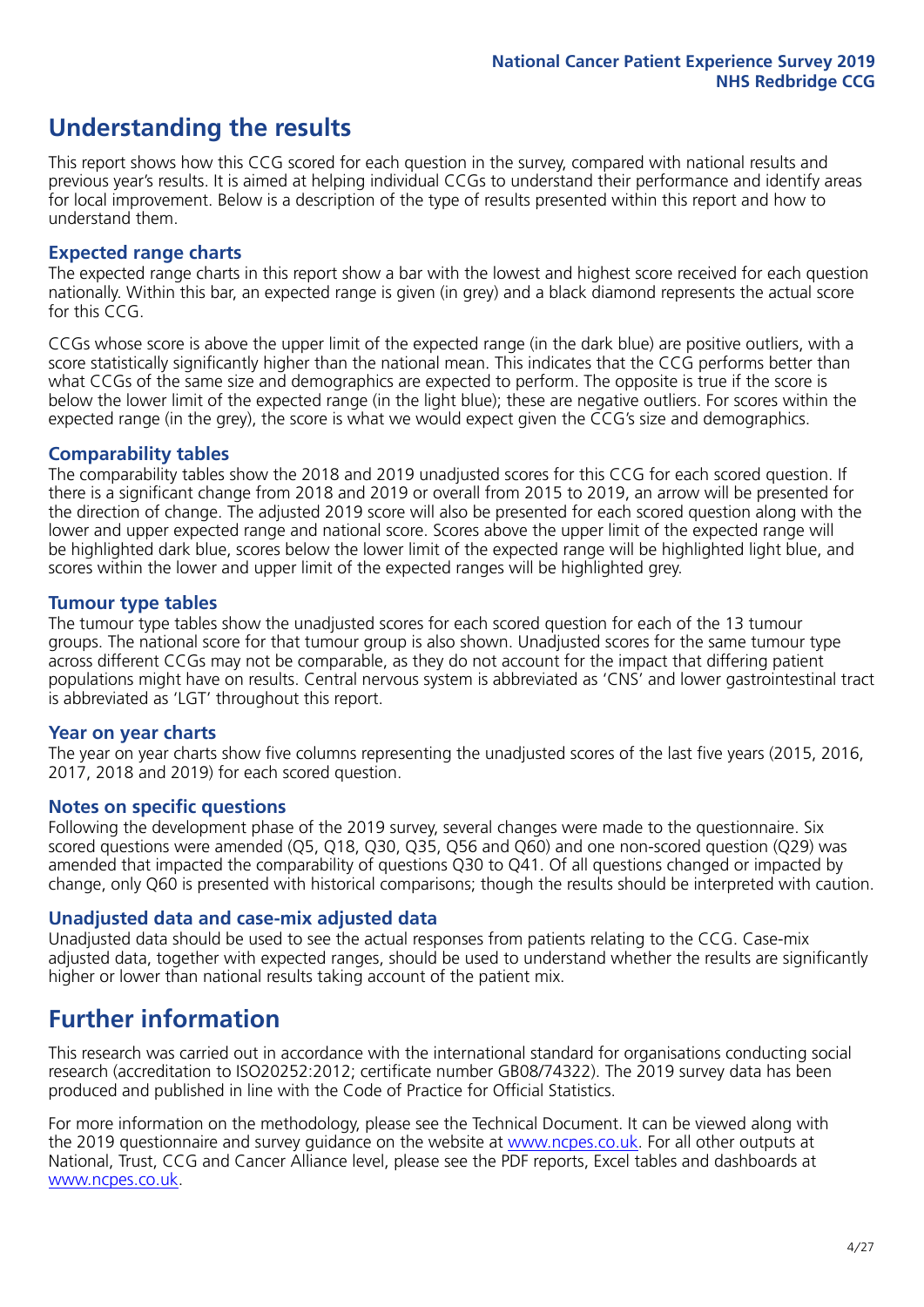### **Response Rate**

#### **Overall Response Rate**

243 patients responded out of a total of 477 patients, resulting in a response rate of 51%.

|            | Sample Size | Adjusted<br>Sample | Completed | Response Rate |
|------------|-------------|--------------------|-----------|---------------|
| <b>CCG</b> | 512         | 477                | 243       | 51%           |
| National   | 119.855     | 111,366            | 67,858    | 61%           |

#### **Respondents by Survey Type**

|                            | Number of<br>Respondents |
|----------------------------|--------------------------|
| Online                     | 29                       |
| Paper                      | 214                      |
| Phone                      |                          |
| <b>Translation Service</b> |                          |

#### **Respondents by Tumour Group**

|                      | Number of<br>Respondents |
|----------------------|--------------------------|
| <b>Brain / CNS</b>   | ∩                        |
| <b>Breast</b>        | 71                       |
| Colorectal / LGT     | 23                       |
| Gynaecological       | 7                        |
| Haematological       | 33                       |
| <b>Head and Neck</b> | 8                        |
| Lung                 | 21                       |
| Prostate             | 34                       |
| Sarcoma              | 1                        |
| Skin                 | 4                        |
| Upper Gastro         | 6                        |
| Urological           | 17                       |
| Other                | 18                       |

#### **Respondents by Age and Gender**

Respondents year of birth has been used to determine age. This information has been amalgamated into 8 age bands. The age and gender distribution for the CCG was as follows:

|        | Age 16-24 | Age 25-34 | Age 35-44 | Age 45-54 | Age 55-64 | Age 65-74 | Age 75-84 | Age 85+ | Total |
|--------|-----------|-----------|-----------|-----------|-----------|-----------|-----------|---------|-------|
| Male   |           |           |           |           | 25        | 39        | 29        |         | 108   |
| Female |           |           |           | 23        | 32        | 42        | 22        | 4       | 135   |
| Total  |           |           |           | 29        | 57        | 81        | Ę.<br>ر   |         | 243   |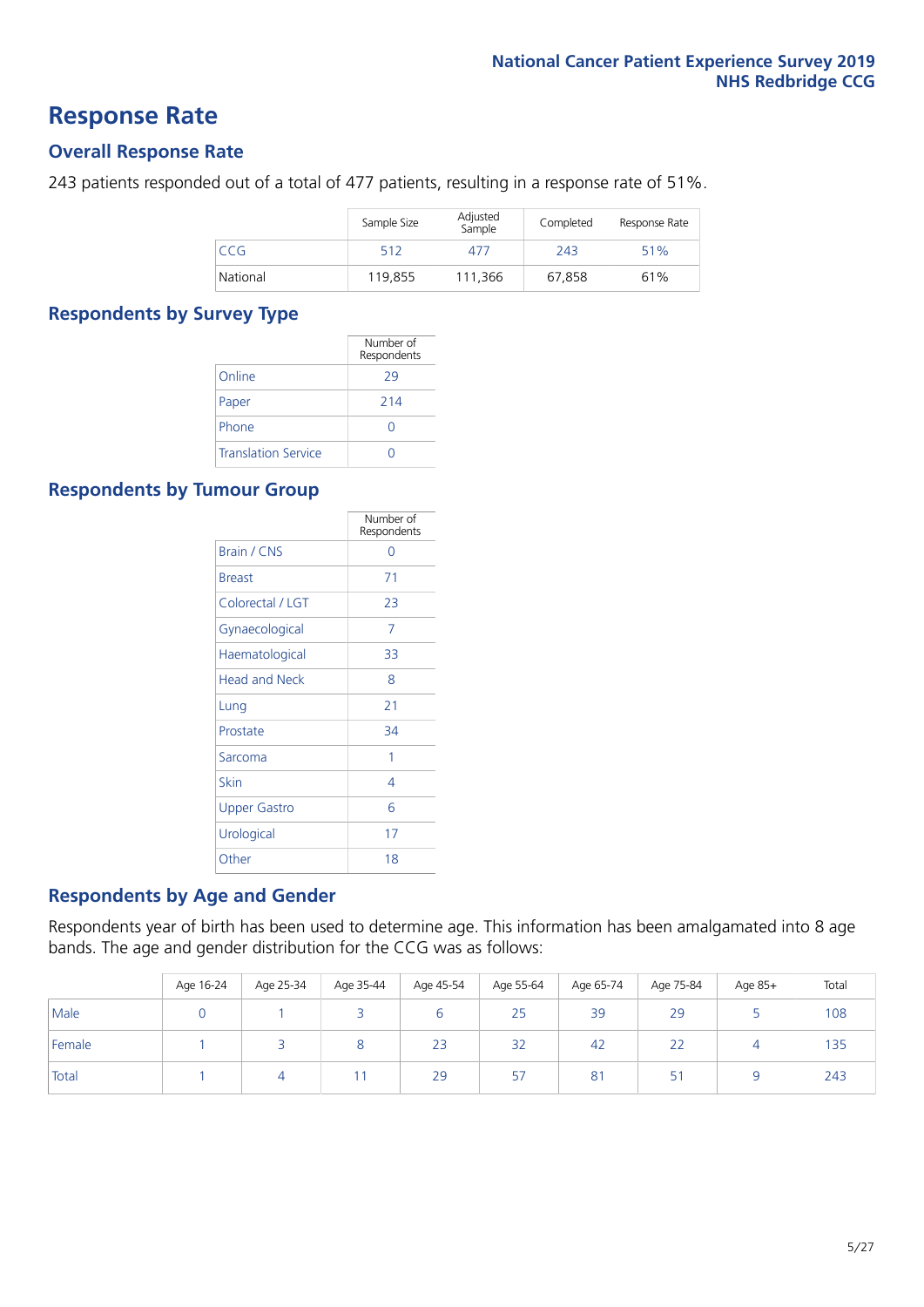# **Expected Range Charts**

| Lower Expected Range<br>Average                                                                                                                                                                                                                                                                                                                                                                                                                                                                                             |       |     | Upper Expected Range |     |     |     |            | Case Mix Adjusted Score  |                   |                 |          |
|-----------------------------------------------------------------------------------------------------------------------------------------------------------------------------------------------------------------------------------------------------------------------------------------------------------------------------------------------------------------------------------------------------------------------------------------------------------------------------------------------------------------------------|-------|-----|----------------------|-----|-----|-----|------------|--------------------------|-------------------|-----------------|----------|
| <b>SEEING YOUR GP</b><br>Q1. Saw GP once or twice before being told they needed to go to<br>hospital<br>Q2. Patient thought they were seen as soon as necessary                                                                                                                                                                                                                                                                                                                                                             | 0%    | 10% | 20%                  | 30% | 40% | 50% | 60%        | 70%                      | 80%<br>77%<br>80% |                 | 90% 100% |
| <b>DIAGNOSTIC TESTS</b><br>Q5. Received all the information needed about the test<br>Q6. The length of time waiting for the test to be done was about<br>right<br>Q7. Test results explained in completely understandable way                                                                                                                                                                                                                                                                                               | $0\%$ | 10% | 20%                  | 30% | 40% | 50% | 60%        | 70%                      | 80%<br>76%        | 94%<br>88%      | 90% 100% |
| <b>FINDING OUT WHAT WAS WRONG WITH YOU</b><br>Q10. Patient told they could bring a family member or friend when<br>first told they had cancer<br>Q11. Patient felt they were told sensitively that they had cancer<br>Q12. Patient completely understood the explanation of what was<br>wrong<br>Q13. Patient given easy to understand written information about<br>the type of cancer they had                                                                                                                             | $0\%$ | 10% | 20%                  | 30% | 40% | 50% | 60%        | 70%<br>67%<br>69%<br>73% | 80%               | 85%             | 90% 100% |
| <b>DECIDING THE BEST TREATMENT FOR YOU</b><br>Q14. Patient felt that treatment options were completely explained<br>Q15. Patient felt possible side effects were definitely explained in<br>an understandable way<br>Q16. Patient definitely given practical advice and support in dealing<br>with side effects of treatment<br>Q17. Patient definitely told about side effects that could affect<br>them in the future<br>Q18. Patient definitely involved as much as they wanted in<br>decisions about care and treatment | 0%    | 10% | 20%                  | 30% | 40% | 50% | 60%<br>58% | 70%<br>71%<br>67%        | 80%<br>83%<br>80% |                 | 90% 100% |
| <b>CLINICAL NURSE SPECIALIST (CNS)</b><br>Q19. Patient given the name of a CNS who would support them<br>through their treatment<br>Q20. Patient found it very or quite easy to contact their CNS<br>Q21. Patient got understandable answers to important questions<br>all or most of the time                                                                                                                                                                                                                              | 0%    | 10% | 20%                  | 30% | 40% | 50% | 60%        | 70%                      | 80%<br>83%        | 95%<br>♦<br>88% | 90% 100% |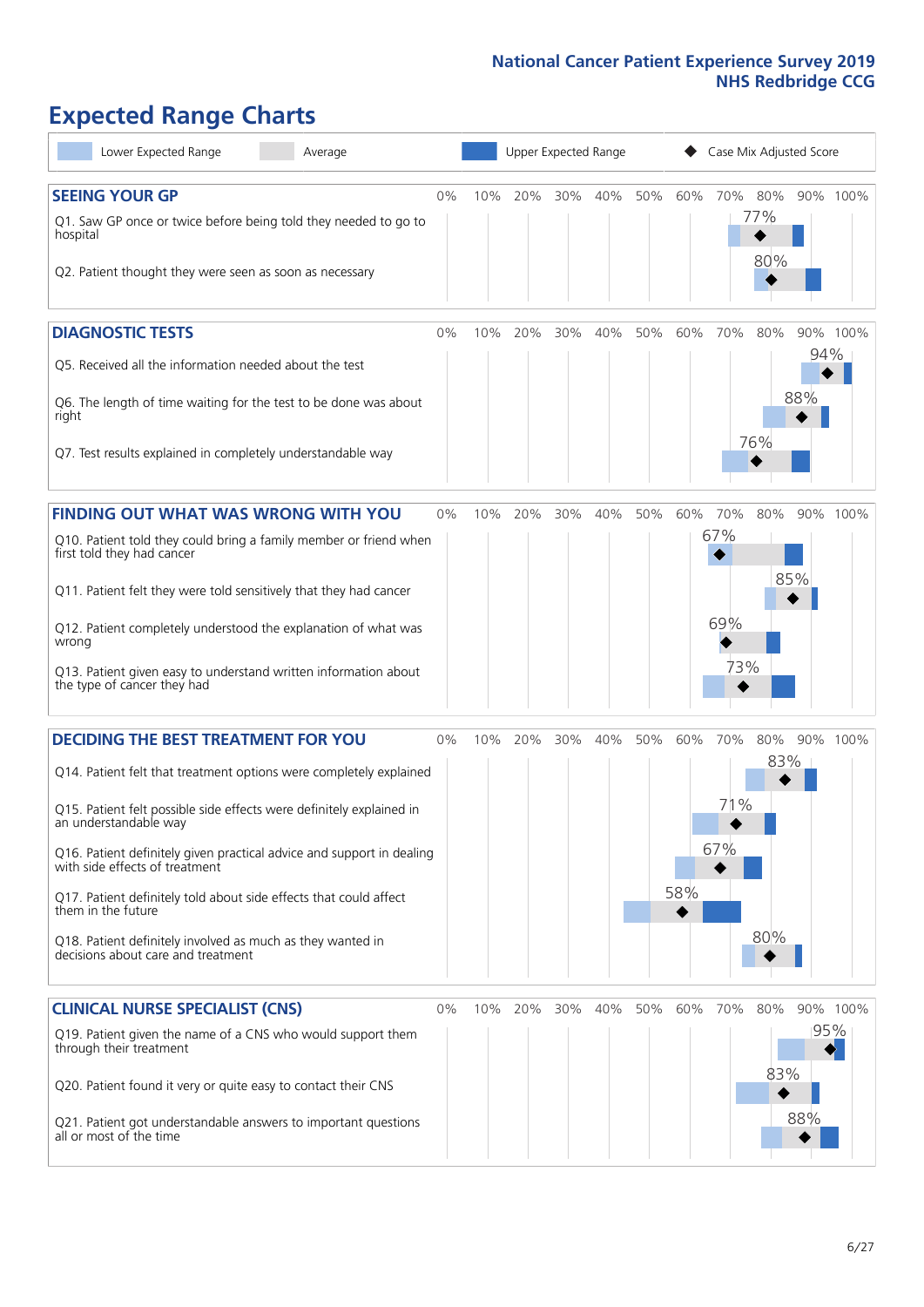# **Expected Range Charts**

| Lower Expected Range<br>Average                                                                                                                                                                            |    |     |     |     | Upper Expected Range |     |     | Case Mix Adjusted Score |            |     |          |
|------------------------------------------------------------------------------------------------------------------------------------------------------------------------------------------------------------|----|-----|-----|-----|----------------------|-----|-----|-------------------------|------------|-----|----------|
| <b>SUPPORT FOR PEOPLE WITH CANCER</b><br>Q22. Hospital staff gave information about support or self-help<br>groups for people with cancer                                                                  | 0% | 10% | 20% | 30% | 40%                  | 50% | 60% | 70%                     | 80%<br>82% | 90% | 90% 100% |
| Q23. Hospital staff discussed or gave information about the impact<br>cancer could have on day to day activities<br>Q24. Hospital staff gave information on getting financial help or<br>possible benefits |    |     |     |     |                      |     | 61% |                         |            |     |          |
| Q25. Hospital staff told patient they could get free prescriptions                                                                                                                                         |    |     |     |     |                      |     |     |                         |            | 88% |          |
| <b>OPERATIONS</b>                                                                                                                                                                                          | 0% | 10% | 20% | 30% | 40%                  | 50% | 60% | 70%                     | 80%        |     | 90% 100% |
| Q27. Beforehand, patient had all the information needed about the<br>operation                                                                                                                             |    |     |     |     |                      |     |     |                         |            |     | 97%      |
| Q28. Afterwards, staff completely explained how operation had<br>gone in understandable way                                                                                                                |    |     |     |     |                      |     |     |                         | 75%        |     |          |
| <b>HOSPITAL CARE AS AN INPATIENT</b>                                                                                                                                                                       | 0% | 10% | 20% | 30% | 40%                  | 50% | 60% | 70%                     | 80%        |     | 90% 100% |
| Q30. Hospital staff didn't talk in front of patient as if patient wasn't<br>there                                                                                                                          |    |     |     |     |                      |     |     |                         | 85%        | 85% |          |
| Q31. Patient had confidence and trust in all doctors treating them                                                                                                                                         |    |     |     |     |                      |     |     |                         |            |     |          |
| Q32. Patient's family or someone close definitely felt able to talk to<br>a doctor                                                                                                                         |    |     |     |     |                      |     |     | 73%                     |            |     |          |
| Q33. Patient had confidence and trust in all the ward nurses<br>treating them                                                                                                                              |    |     |     |     |                      |     |     | 73%<br>69%              |            |     |          |
| Q34. Patient thought there were always or nearly always enough<br>nurses on duty to care for them                                                                                                          |    |     |     |     |                      |     |     |                         |            |     |          |
| Q35. All hospital staff asked patient what name they prefer to be<br>called by                                                                                                                             |    |     |     |     |                      |     | 57% |                         |            |     |          |
| Q36. Patient always given enough privacy when discussing<br>condition or treatment                                                                                                                         |    |     |     |     |                      |     |     |                         | 84%        |     |          |
| Q37. Patient definitely found hospital staff to discuss worries or<br>fears during their inpatient visit                                                                                                   |    |     |     |     |                      | 51% |     |                         |            |     |          |
| Q38. Hospital staff definitely did everything they could to help<br>control pain                                                                                                                           |    |     |     |     |                      |     |     |                         |            | 88% |          |
| Q39. Patient always felt they were treated with respect and dignity<br>while in hospital                                                                                                                   |    |     |     |     |                      |     |     |                         |            | 85% |          |
| Q40. Patient given clear written information about what should or<br>should not do after leaving hospital                                                                                                  |    |     |     |     |                      |     |     |                         |            | 86% |          |
| Q41. Hospital staff told patient who to contact if worried about<br>condition or treatment after leaving hospital                                                                                          |    |     |     |     |                      |     |     |                         |            | 93% |          |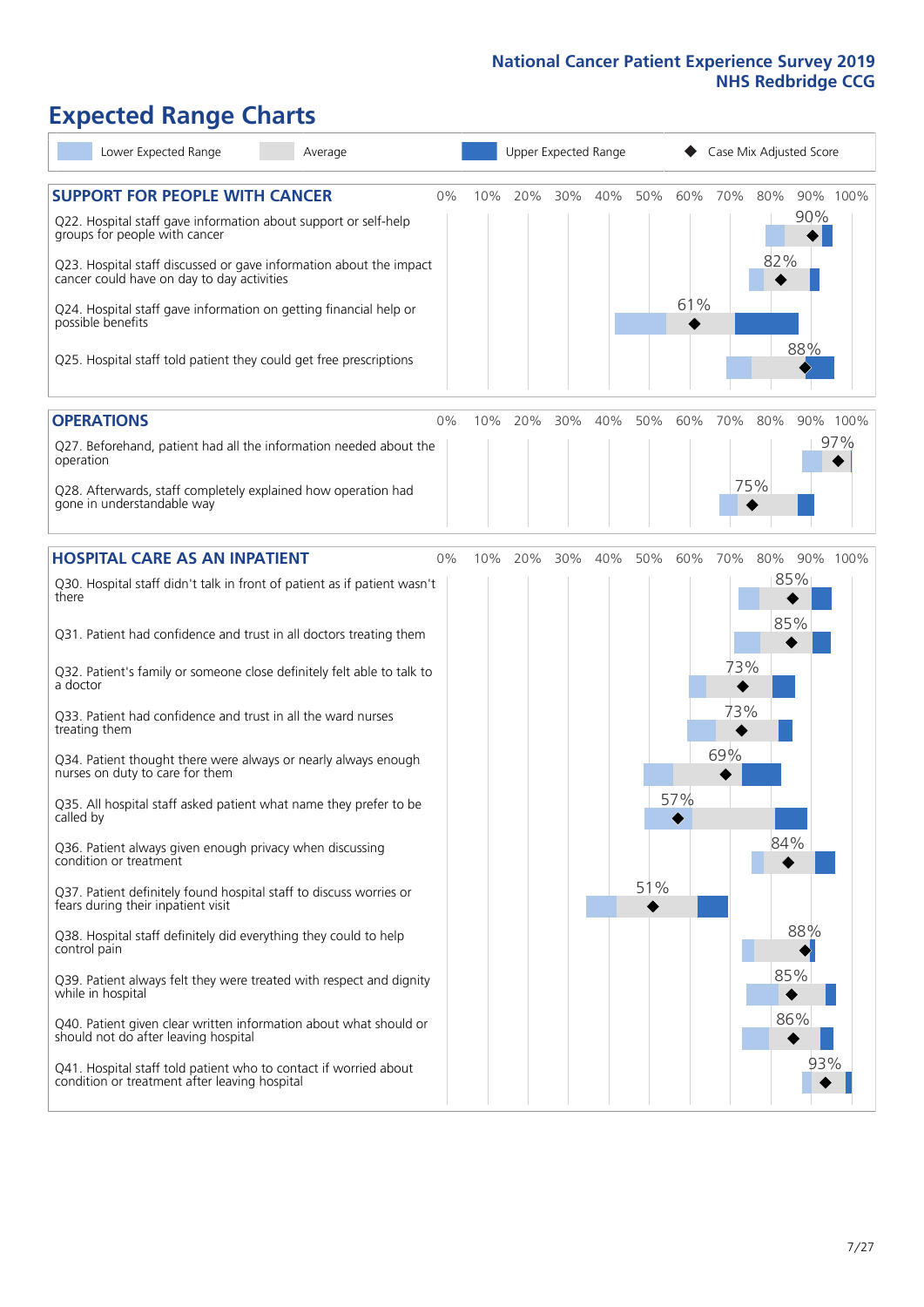# **Expected Range Charts**

| Lower Expected Range<br>Average                                                                                                                                                                                                                                                                                                                                                                                                                                                                                                                                                                                                                                                                        |            |     |          | Upper Expected Range   |          |                   |            | Case Mix Adjusted Score |            |            |                |
|--------------------------------------------------------------------------------------------------------------------------------------------------------------------------------------------------------------------------------------------------------------------------------------------------------------------------------------------------------------------------------------------------------------------------------------------------------------------------------------------------------------------------------------------------------------------------------------------------------------------------------------------------------------------------------------------------------|------------|-----|----------|------------------------|----------|-------------------|------------|-------------------------|------------|------------|----------------|
| <b>HOSPITAL CARE AS A DAY PATIENT / OUTPATIENT 0%</b><br>Q43. Patient definitely found hospital staff to discuss worries or<br>fears during their outpatient or day case visit<br>Q44. Cancer doctor had the right documents at patient's last<br>outpatient appointment<br>Q46. Beforehand patient completely had all information needed<br>about radiotherapy treatment<br>Q47. Patient completely given understandable information about<br>whether radiotherapy was working<br>Q49. Beforehand patient completely had all information needed<br>about chemotherapy treatment<br>Q50. Patient given enough information about whether<br>chemotherapy was working in a completely understandable way |            | 10% | 20%      | 30%                    | 40%      | 50%<br>54%<br>♦   | 60%<br>63% | 70%<br>68%              | 80%<br>80% | 95%<br>87% | 90% 100%       |
| <b>HOME CARE AND SUPPORT</b><br>Q51. Hospital staff definitely gave family or someone close all the<br>information needed to help care at home<br>Q52. Patient definitely given enough support from health or social<br>services during treatment<br>Q53. Patient definitely given enough support from health or social<br>services after treatment                                                                                                                                                                                                                                                                                                                                                    | 0%         | 10% | 20%      | 30%                    | 40%      | 50%<br>49%<br>46% | 60%<br>57% | 70%                     | 80%        |            | 90% 100%       |
| <b>CARE FROM YOUR GENERAL PRACTICE</b><br>Q54. GP given enough information about patient's condition and<br>treatment<br>Q55. General practice staff definitely did everything they could to<br>support patient during treatment                                                                                                                                                                                                                                                                                                                                                                                                                                                                       | 0%         | 10% | 20%      | 30%                    | 40%      | 50%<br>52%        | 60%        | 70%                     | 80%        | 92%        | 90% 100%       |
| <b>YOUR OVERALL NHS CARE</b><br>Q56. Different people treating and caring for patient always work<br>well together to give best possible care<br>Q57. Patient given a care plan<br>Q58. Overall the administration of care was good or very good<br>Q59. Patient felt length of time for attending clinics and<br>appointments for cancer was about right<br>Q60. Someone discussed with patient whether they would like to<br>take part in cancer research                                                                                                                                                                                                                                            | $0\%$<br>0 | 10% | 20%<br>2 | 30%<br>34%<br>28%<br>3 | 40%<br>4 | 50%<br>5          | 60%<br>6   | 70%<br>71%<br>69%       | 80%<br>8   | 91%<br>9   | 90% 100%<br>10 |
| Q61. Patient's average rating of care scored from very poor to very<br>good                                                                                                                                                                                                                                                                                                                                                                                                                                                                                                                                                                                                                            |            |     |          |                        |          |                   |            |                         |            | 8.7        |                |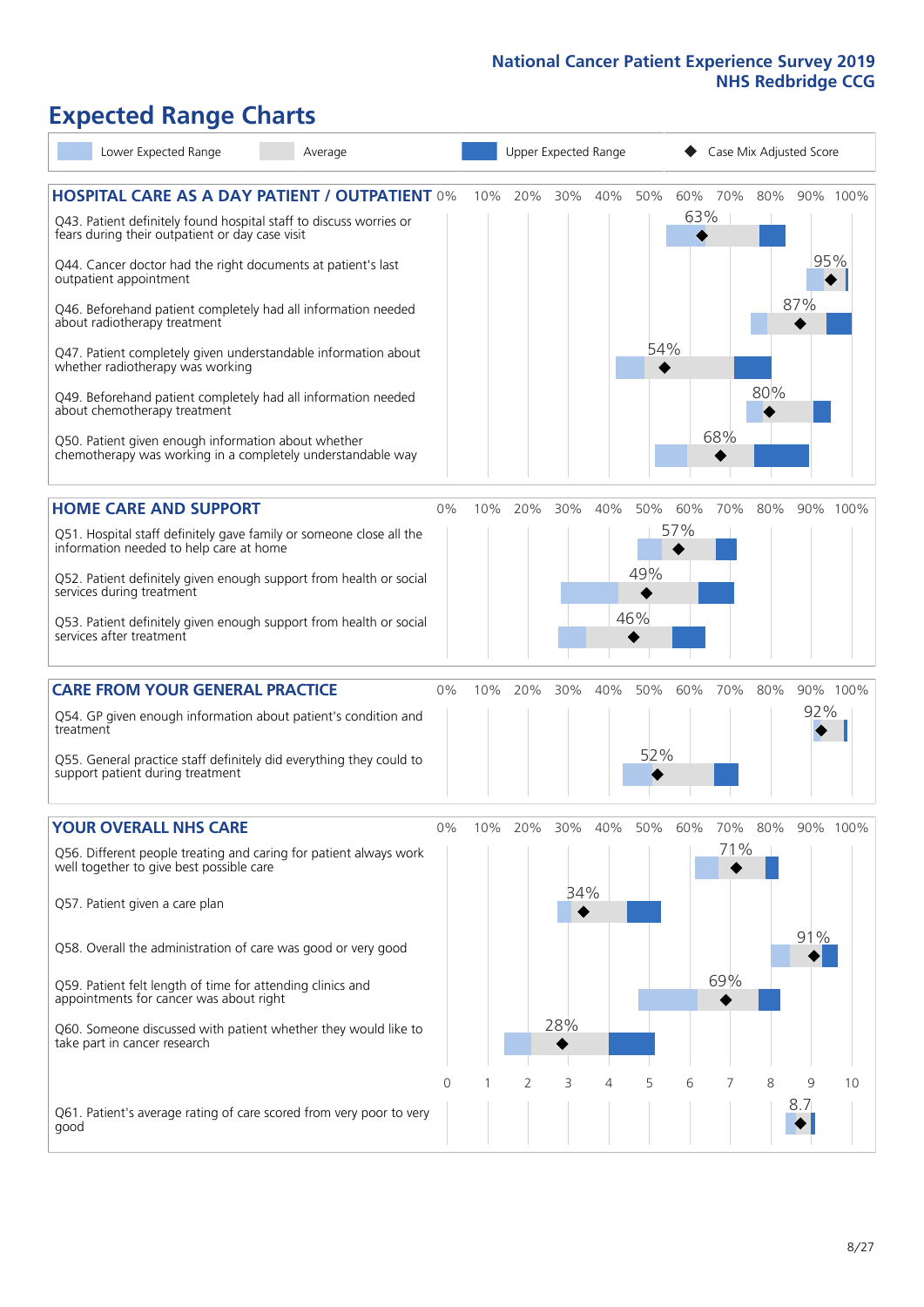# **Comparability Tables**

\* Indicates where a score has been suppressed because there are less than 21 responses.

\*\* No score available for 2018.

 $\triangle$  or  $\nabla$ 

Change 2018-2019: Indicates where 2019 score is significantly higher or lower than 2018 score Change Overall: Indicates significant change overall (2015, 2016, 2017, 2018 and 2019).

Adjusted Score below Lower Expected Range Adjusted Score between Upper and Lower Expected Ranges Adjusted Score above Upper Expected Range

|                                                                             |           |               | Unadjusted Scores |               |                                             |         |               | Case Mix Adjusted Scores |                                     |                   |
|-----------------------------------------------------------------------------|-----------|---------------|-------------------|---------------|---------------------------------------------|---------|---------------|--------------------------|-------------------------------------|-------------------|
|                                                                             | 2018<br>n | 2018<br>Score | 2019<br>n         | 2019<br>Score | $\sim$   Change   Change  <br>2018-<br>2019 | Overall | 2019<br>Score | Lower<br>Range           | Upper<br>Expected Expected<br>Range | National<br>Score |
| <b>SEEING YOUR GP</b>                                                       |           |               |                   |               |                                             |         |               |                          |                                     |                   |
| Q1. Saw GP once or twice before being told they needed to go<br>to hospital | 164       | 74%           | 152               | 76%           |                                             |         | <b>77%</b>    | 72%                      | 85%                                 | 79%               |
| Q2. Patient thought they were seen as soon as necessary                     | 253       | 82%           | 237               | 78%           |                                             |         | 80%           | 79%                      | 89%                                 | 84%               |
| <b>DIAGNOSTIC TESTS</b>                                                     |           |               |                   |               |                                             |         |               |                          |                                     |                   |

| <b>PIASIVOJIIL ILJIJ</b>                                                  |       |     |     |     |     |     |     |     |
|---------------------------------------------------------------------------|-------|-----|-----|-----|-----|-----|-----|-----|
| Q5. Received all the information needed about the test                    | $***$ | **  | 203 | 93% | 94% | 92% | 98% | 95% |
| Q6. The length of time waiting for the test to be done was<br>about right | 229   | 88% | 210 | 86% | 88% | 84% | 92% | 88% |
| Q7. Test results explained in completely understandable way               | 230   | 78% | 214 | 74% | 76% | 74% | 85% | 80% |

| <b>FINDING OUT WHAT WAS WRONG WITH YOU</b>                                                      |     |     |     |     |     |     |     |     |
|-------------------------------------------------------------------------------------------------|-----|-----|-----|-----|-----|-----|-----|-----|
| Q10. Patient told they could bring a family member or friend<br>when first told they had cancer | 238 | 75% | 218 | 68% | 67% | 70% | 83% | 77% |
| Q11. Patient felt they were told sensitively that they had cancer                               | 254 | 82% | 241 | 85% | 85% | 81% | 90% | 86% |
| Q12. Patient completely understood the explanation of what<br>was wrong                         | 259 | 73% | 241 | 68% | 69% | 68% | 79% | 73% |
| Q13. Patient given easy to understand written information<br>about the type of cancer they had  | 231 | 70% | 214 | 72% | 73% | 69% | 80% | 74% |

| <b>DECIDING THE BEST TREATMENT FOR YOU</b>                                                              |      |     |     |     |     |     |     |     |
|---------------------------------------------------------------------------------------------------------|------|-----|-----|-----|-----|-----|-----|-----|
| Q14. Patient felt that treatment options were completely<br>explained                                   | 224  | 79% | 215 | 82% | 83% | 79% | 88% | 83% |
| Q15. Patient felt possible side effects were definitely explained<br>in an understandable way           | 247  | 66% | 231 | 71% | 71% | 67% | 79% | 73% |
| Q16. Patient definitely given practical advice and support in<br>dealing with side effects of treatment | 246  | 61% | 234 | 67% | 67% | 61% | 73% | 67% |
| Q17. Patient definitely told about side effects that could affect<br>them in the future                 | 227  | 56% | 223 | 59% | 58% | 50% | 63% | 57% |
| Q18. Patient definitely involved as much as they wanted in<br>decisions about care and treatment        | $**$ | **  | 241 | 78% | 80% | 76% | 86% | 81% |

| <b>CLINICAL NURSE SPECIALIST (CNS)</b>                                                    |     |     |     |     |     |     |     |     |
|-------------------------------------------------------------------------------------------|-----|-----|-----|-----|-----|-----|-----|-----|
| Q19. Patient given the name of a CNS who would support them<br>through their treatment    | 241 | 93% | 224 | 95% | 95% | 88% | 96% | 92% |
| Q20. Patient found it very or quite easy to contact their CNS                             | 209 | 84% | 194 | 81% | 83% | 80% | 90% | 85% |
| Q21. Patient got understandable answers to important<br>questions all or most of the time | 195 | 81% | 182 | 86% | 88% | 83% | 92% | 87% |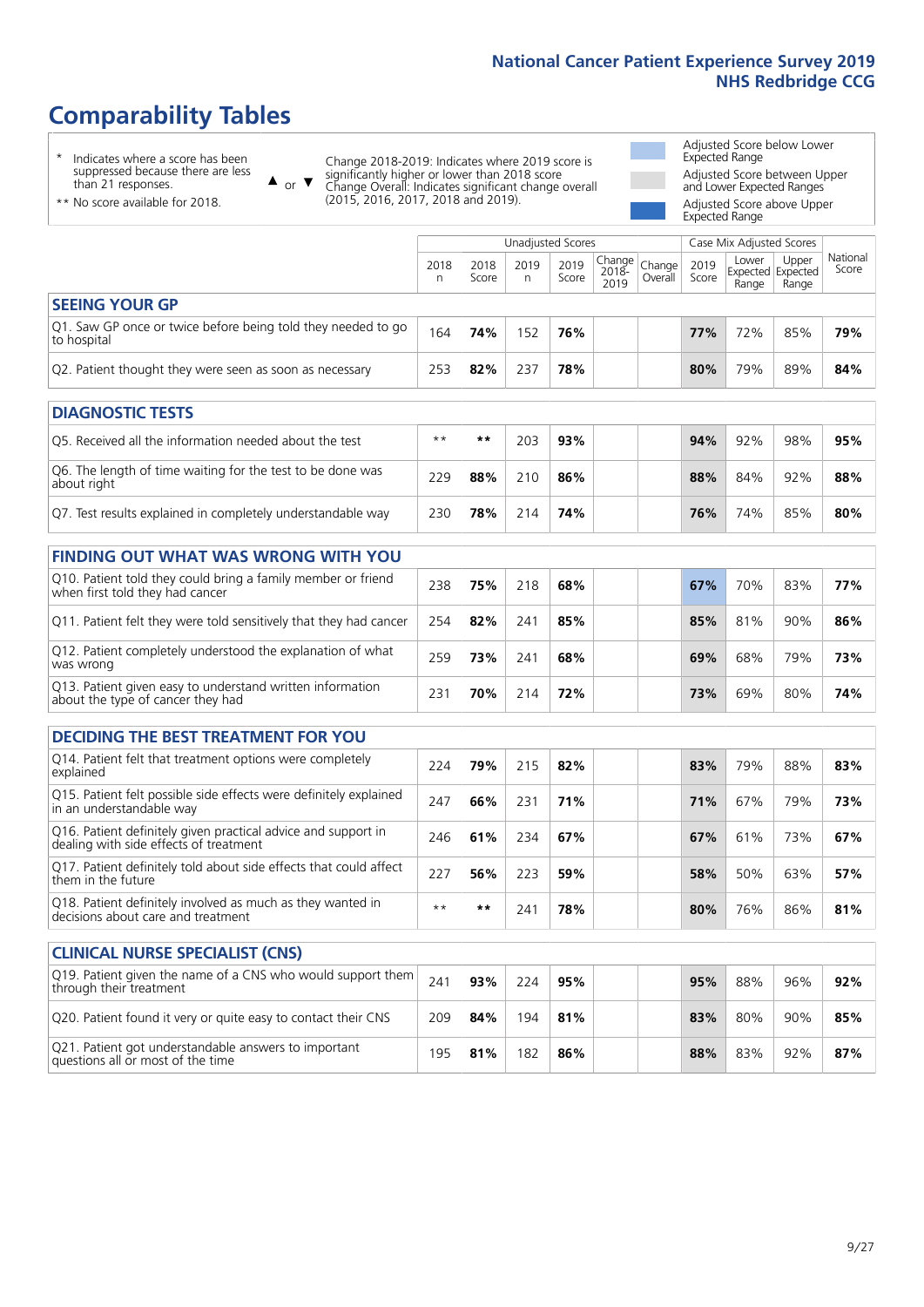# **Comparability Tables**

\* Indicates where a score has been suppressed because there are less than 21 responses.

\*\* No score available for 2018.

 $\triangle$  or  $\nabla$ 

Change 2018-2019: Indicates where 2019 score is significantly higher or lower than 2018 score Change Overall: Indicates significant change overall (2015, 2016, 2017, 2018 and 2019).

Adjusted Score below Lower Expected Range Adjusted Score between Upper and Lower Expected Ranges Adjusted Score above Upper Expected Range

|                                                                                                                   |              |               |           | <b>Unadjusted Scores</b> |                         |                   |               | Case Mix Adjusted Scores            |                |                   |
|-------------------------------------------------------------------------------------------------------------------|--------------|---------------|-----------|--------------------------|-------------------------|-------------------|---------------|-------------------------------------|----------------|-------------------|
|                                                                                                                   | 2018<br>n    | 2018<br>Score | 2019<br>n | 2019<br>Score            | Change<br>2018-<br>2019 | Change<br>Overall | 2019<br>Score | Lower<br>Expected Expected<br>Range | Upper<br>Range | National<br>Score |
| <b>SUPPORT FOR PEOPLE WITH CANCER</b>                                                                             |              |               |           |                          |                         |                   |               |                                     |                |                   |
| Q22. Hospital staff gave information about support or self-help<br>groups for people with cancer                  | 206          | 83%           | 183       | 90%                      |                         | ▲                 | 90%           | 83%                                 | 93%            | 88%               |
| Q23. Hospital staff discussed or gave information about the<br>impact cancer could have on day to day activities  | 174          | 80%           | 160       | 83%                      |                         | ▲                 | 82%           | 78%                                 | 90%            | 84%               |
| Q24. Hospital staff gave information on getting financial help or<br>possible benefits                            | 134          | 57%           | 132       | 61%                      |                         | ▲                 | 61%           | 54%                                 | 71%            | 63%               |
| Q25. Hospital staff told patient they could get free prescriptions                                                | 128          | 80%           | 127       | 88%                      |                         |                   | 88%           | 75%                                 | 89%            | 82%               |
| <b>OPERATIONS</b>                                                                                                 |              |               |           |                          |                         |                   |               |                                     |                |                   |
| Q27. Beforehand, patient had all the information needed about<br>the operation                                    | 136          | 93%           | 115       | 97%                      |                         |                   | 97%           | 93%                                 | 100%           | 96%               |
| Q28. Afterwards, staff completely explained how operation had<br>gone in understandable way                       | 135          | 74%           | 116       | 73%                      |                         |                   | 75%           | 72%                                 | 87%            | 79%               |
| <b>HOSPITAL CARE AS AN INPATIENT</b>                                                                              |              |               |           |                          |                         |                   |               |                                     |                |                   |
| Q30. Hospital staff didn't talk in front of patient as if patient<br>wasn't there                                 | $* *$        | **            | 124       | 83%                      |                         |                   | 85%           | 77%                                 | 90%            | 84%               |
| Q31. Patient had confidence and trust in all doctors treating<br>them                                             | $\star\star$ | **            | 125       | 85%                      |                         |                   | 85%           | 77%                                 | 90%            | 84%               |
| Q32. Patient's family or someone close definitely felt able to talk<br>to a doctor                                | $\star\star$ | **            | 114       | 73%                      |                         |                   | 73%           | 64%                                 | 80%            | 72%               |
| Q33. Patient had confidence and trust in all the ward nurses<br>treating them                                     | $\star\star$ | **            | 125       | 72%                      |                         |                   | 73%           | 66%                                 | 82%            | 74%               |
| Q34. Patient thought there were always or nearly always<br>enough nurses on duty to care for them                 | $**$         | $***$         | 123       | 68%                      |                         |                   | 69%           | 56%                                 | 73%            | 64%               |
| Q35. All hospital staff asked patient what name they prefer to<br>be called by                                    | $**$         | **            | 121       | 52%                      |                         |                   | 57%           | 61%                                 | 81%            | 71%               |
| Q36. Patient always given enough privacy when discussing<br>condition or treatment                                | $\star\star$ | **            | 124       | 85%                      |                         |                   | 84%           | 78%                                 | 91%            | 85%               |
| Q37. Patient definitely found hospital staff to discuss worries or<br>fears during their inpatient visit          | $\star\star$ | **            | 95        | 48%                      |                         |                   | 51%           | 42%                                 | 62%            | 52%               |
| Q38. Hospital staff definitely did everything they could to help<br>control pain                                  | $\star\star$ | **            | 113       | 87%                      |                         |                   | 88%           | 76%                                 | 90%            | 83%               |
| Q39. Patient always felt they were treated with respect and<br>dignity while in hospital                          | $\star\star$ | **            | 125       | 85%                      |                         |                   | 85%           | 82%                                 | 93%            | 88%               |
| Q40. Patient given clear written information about what should<br>or should not do after leaving hospital         | $**$         | **            | 117       | 86%                      |                         |                   | 86%           | 80%                                 | 92%            | 86%               |
| Q41. Hospital staff told patient who to contact if worried about<br>condition or treatment after leaving hospital | $**$         | **            | 122       | 93%                      |                         |                   | 93%           | 90%                                 | 98%            | 94%               |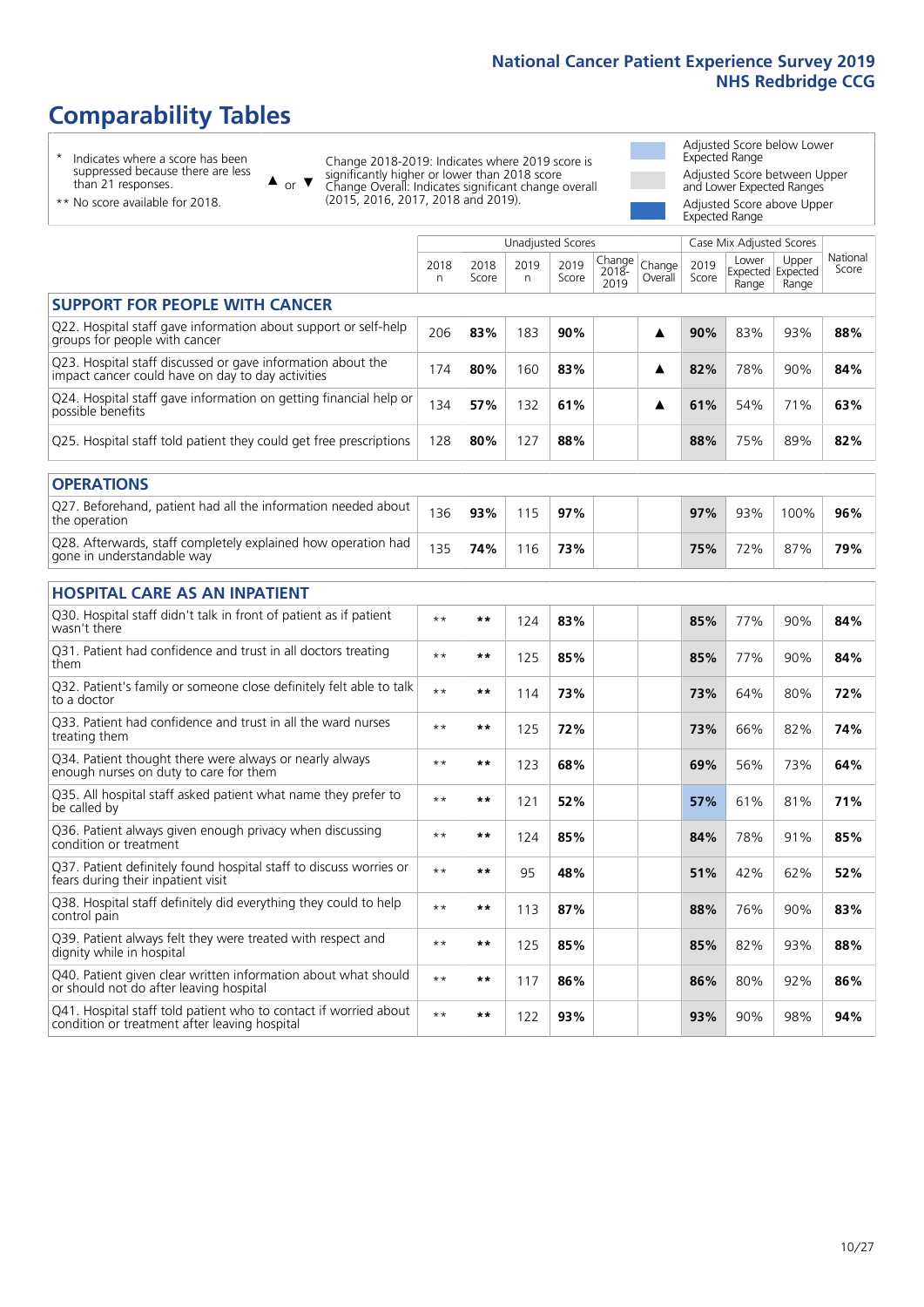# **Comparability Tables**

\* Indicates where a score has been suppressed because there are less than 21 responses.

\*\* No score available for 2018.

 $\triangle$  or  $\nabla$ 

Change 2018-2019: Indicates where 2019 score is significantly higher or lower than 2018 score Change Overall: Indicates significant change overall (2015, 2016, 2017, 2018 and 2019).

Adjusted Score below Lower Expected Range Adjusted Score between Upper and Lower Expected Ranges Adjusted Score above Upper Expected Range

|                                                                                                                       |              |               |            | <b>Unadjusted Scores</b> |                         |                   |               | Case Mix Adjusted Scores            |                |                   |
|-----------------------------------------------------------------------------------------------------------------------|--------------|---------------|------------|--------------------------|-------------------------|-------------------|---------------|-------------------------------------|----------------|-------------------|
|                                                                                                                       | 2018<br>n.   | 2018<br>Score | 2019<br>n. | 2019<br>Score            | Change<br>2018-<br>2019 | Change<br>Overall | 2019<br>Score | Lower<br>Expected Expected<br>Range | Upper<br>Range | National<br>Score |
| <b>HOSPITAL CARE AS A DAY PATIENT / OUTPATIENT</b>                                                                    |              |               |            |                          |                         |                   |               |                                     |                |                   |
| Q43. Patient definitely found hospital staff to discuss worries or<br>fears during their outpatient or day case visit | 193          | 62%           | 179        | 60%                      |                         |                   | 63%           | 64%                                 | 77%            | 71%               |
| Q44. Cancer doctor had the right documents at patient's last<br>outpatient appointment                                | 226          | 96%           | 208        | 94%                      |                         |                   | 95%           | 93%                                 | 99%            | 96%               |
| Q46. Beforehand patient completely had all information needed<br>about radiotherapy treatment                         | 79           | 85%           | 83         | 87%                      |                         |                   | 87%           | 79%                                 | 94%            | 86%               |
| Q47. Patient completely given understandable information<br>about whether radiotherapy was working                    | 70           | 61%           | 74         | 54%                      |                         |                   | 54%           | 49%                                 | 71%            | 60%               |
| Q49. Beforehand patient completely had all information needed<br>about chemotherapy treatment                         | 133          | 84%           | 128        | 79%                      |                         |                   | 80%           | 78%                                 | 91%            | 84%               |
| Q50. Patient given enough information about whether<br>chemotherapy was working in a completely understandable way    | 118          | 67%           | 121        | 66%                      |                         |                   | 68%           | 59%                                 | 76%            | 68%               |
| <b>HOME CARE AND SUPPORT</b>                                                                                          |              |               |            |                          |                         |                   |               |                                     |                |                   |
| Q51. Hospital staff definitely gave family or someone close all<br>the information needed to help care at home        | 200          | 57%           | 204        | 57%                      |                         |                   | 57%           | 53%                                 | 66%            | 60%               |
| Q52. Patient definitely given enough support from health or<br>social services during treatment                       | 140          | 45%           | 130        | 48%                      |                         |                   | 49%           | 42%                                 | 62%            | 52%               |
| Q53. Patient definitely given enough support from health or<br>social services after treatment                        | 86           | 43%           | 84         | 44%                      |                         |                   | 46%           | 34%                                 | 56%            | 45%               |
| <b>CARE FROM YOUR GENERAL PRACTICE</b>                                                                                |              |               |            |                          |                         |                   |               |                                     |                |                   |
| Q54. GP given enough information about patient's condition<br>and treatment                                           | 219          | 93%           | 207        | 90%                      |                         |                   | 92%           | 92%                                 | 98%            | 95%               |
| Q55. General practice staff definitely did everything they could<br>to support patient during treatment               | 163          | 53%           | 164        | 51%                      |                         |                   | 52%           | 51%                                 | 66%            | 58%               |
| <b>YOUR OVERALL NHS CARE</b>                                                                                          |              |               |            |                          |                         |                   |               |                                     |                |                   |
| Q56. Different people treating and caring for patient always                                                          | $\star\star$ | $**$          | 227        | 70%                      |                         |                   | 71%           | 67%                                 | 79%            | 73%               |
| work well together to give best possible care                                                                         |              |               |            |                          |                         |                   |               |                                     |                |                   |
| Q57. Patient given a care plan                                                                                        | 189          | 37%           | 185        | 36%                      |                         |                   | 34%           | 31%                                 | 45%            | 38%               |
| Q58. Overall the administration of care was good or very good                                                         | 256          | 87%           | 237        | 91%                      |                         |                   | 91%           | 85%                                 | 93%            | 89%               |
| Q59. Patient felt length of time for attending clinics and<br>appointments for cancer was about right                 | 251          | 62%           | 235        | 68%                      |                         |                   | 69%           | 62%                                 | 77%            | 69%               |
| Q60. Someone discussed with patient whether they would like<br>to take part in cancer research                        | 236          | 37%           | 216        | 30%                      |                         | ▲                 | 28%           | 21%                                 | 40%            | 30%               |
| Q61. Patient's average rating of care scored from very poor to<br>very good                                           | 250          | 8.6           | 234        | 8.6                      |                         |                   | 8.7           | 8.6                                 | 9.0            | 8.8               |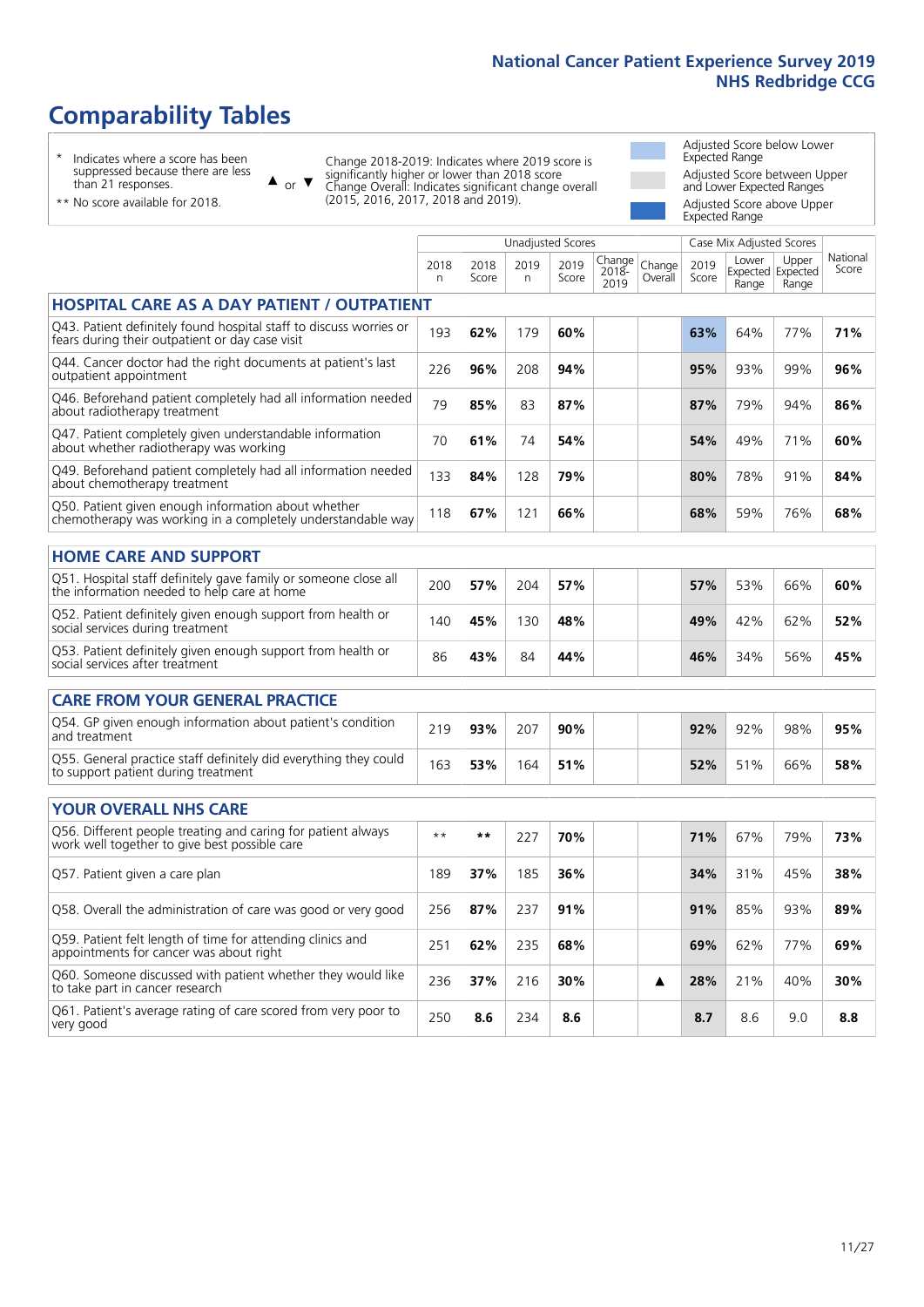- \* Indicates where a score has been suppressed because there are less than 21 responses.
- n.a. Indicates that there were no respondents for that tumour group.

| <b>SEEING YOUR GP</b>                           |            |              |               |            |                    |                |                  |         | Tumour Group |         |         |                 |                                                           |         |                |
|-------------------------------------------------|------------|--------------|---------------|------------|--------------------|----------------|------------------|---------|--------------|---------|---------|-----------------|-----------------------------------------------------------|---------|----------------|
|                                                 |            | Brain<br>CNS | <b>Breast</b> | Colorectal | ᠊ᢛ<br>Gynaecologic | Haematological | Head and<br>Neck | Lung    | Prostate     | Sarcoma | Skin    | Upper<br>Gastro | $\sigma$<br>Irologica                                     | Other   | All<br>Cancers |
| Q1. Saw GP once or twice before being told they | CCG        | n.a.         | 86%           | $\star$    | $\star$            | 45%            | $\star$          | $\star$ | 92%          | n.a.    | $\star$ | $\star$         | $\star$                                                   | $\star$ | 76%            |
| needed to go to hospital                        | National   | 59%          |               |            | 94% 75% 77%        |                |                  |         |              |         |         |                 | 67%   79%   71%   82%   71%   90%   74%   83%   74%   79% |         |                |
| Q2. Patient thought they were seen as soon as   | <b>CCG</b> | n.a.         |               | 75% 74%    | $\star$            | 61%            | $\star$          | $\star$ | 97%          | $\star$ | $\star$ | $\star$         | $\star$                                                   | $\star$ | 78%            |
| necessary                                       | National   | 79%          |               | 89% 83%    |                    |                |                  |         |              |         |         |                 | 81%   82%   81%   84%   86%   69%   85%   79%   85%   79% |         | 84%            |

#### **DIAGNOSTIC TESTS** Tumour Group

|                                                   |                                          | Brain | <b>Breast</b> | Colorectal<br>LGT | ᅙ<br>Gynaecologic | Haematological | Head and<br>Neck | Lung        | Prostate | Sarcoma | Skin    | Upper<br>Gastro | rological                                   | Other   | All<br>Cancers |
|---------------------------------------------------|------------------------------------------|-------|---------------|-------------------|-------------------|----------------|------------------|-------------|----------|---------|---------|-----------------|---------------------------------------------|---------|----------------|
| Q5. Received all the information needed about     | <b>CCG</b>                               | n.a.  | 88%           |                   | $\star$           | 89%            | $\star$          | $\star$     | 97%      |         | $\star$ | $\star$         | $\star$                                     | $\star$ | 93%            |
| the test                                          | National                                 | 93%   |               | 95% 95%           | 93%               | 95%            |                  | 93% 95% 95% |          | 93%     | 96%     |                 | 95% 95%                                     | 95%     | 95%            |
| Q6. The length of time waiting for the test to be | <b>CCG</b>                               | n.a.  | 82%           |                   | $\star$           | 93%            | $\star$          | $\star$     | 94%      | $\star$ | $\star$ | $\star$         | $\star$                                     | $\star$ | 86%            |
| done was about right                              | <b>National</b>                          |       | 84% 91%       | 88%               |                   |                |                  |             |          |         |         |                 | 86% 89% 88% 87% 87% 81% 87% 84% 87% 86% 88% |         |                |
| Q7. Test results explained in completely          | <b>CCG</b>                               | n.a.  | 70%           |                   | $\star$           | 73%            | $\star$          | $\star$     | 75%      | $\star$ | $\star$ | $\star$         | $\star$                                     | $\star$ | 74%            |
| understandable way                                | National 71% 83% 82% 77% 77% 79% 80% 80% |       |               |                   |                   |                |                  |             |          |         |         |                 | 78% 84% 75% 80% 76% 80%                     |         |                |

| <b>FINDING OUT WHAT WAS WRONG WITH YOU</b>        |            |       |               |                        |                |                |                        |             | <b>Tumour Group</b>     |         |         |                 |           |         |                |
|---------------------------------------------------|------------|-------|---------------|------------------------|----------------|----------------|------------------------|-------------|-------------------------|---------|---------|-----------------|-----------|---------|----------------|
|                                                   |            | Brain | <b>Breast</b> | olorectal.<br>LGT<br>Ü | Gynaecological | Haematological | ad and<br>Neck<br>Head | Lung        | Prostate                | Sarcoma | Skin    | Upper<br>Gastro | Urologica | Other   | All<br>Cancers |
| Q10. Patient told they could bring a family       | <b>CCG</b> | n.a.  | 72%           | 67%                    | $\star$        | 69%            | $\star$                | $\star$     | 59%                     | $\star$ | $\star$ | $\star$         | $\star$   | $\star$ | 68%            |
| member or friend when first told they had cancer  | National   | 85%   | 82%           | 82%                    | 71%            | 71%            | 71%                    | 77%         | 79%                     | 73%     | 69%     | 76%             | 73%       | 75%     | 77%            |
| Q11. Patient felt they were told sensitively that | <b>CCG</b> | n.a.  | 84%           | 83%                    |                | 94%            | $\star$                | $\star$     | 88%                     | $\star$ | $\star$ | $\star$         | $\star$   | $\star$ | 85%            |
| they had cancer                                   | National   | 79%   | 89% 87%       |                        | 82%            |                |                        | 84% 87% 83% | 86%                     | 84%     | 89%     | 81%             | 84% 83%   |         | 86%            |
| Q12. Patient completely understood the            | <b>CCG</b> | n.a.  | 70%           | 74%                    | $\star$        | 48%            | $\star$                | $^\star$    | 76%                     | $\star$ |         | $\star$         | $\star$   | $\star$ | 68%            |
| explanation of what was wrong                     | National   | 66%   | 77%           | 79%                    | 73%            | 60%            | 78%                    | 76%         | 79%                     | 67%     | 80%     | 70%             | 77%       | 70%     | 73%            |
| Q13. Patient given easy to understand written     | <b>CCG</b> | n.a.  |               | 70% 55%                |                | 76%            | $\star$                | $\star$     | 78%                     | $\star$ | $\star$ | $\star$         | $\star$   | $\star$ | 72%            |
| information about the type of cancer they had     | National   | 66%   | 78%           | 73%                    |                |                |                        |             | 71% 76% 69% 67% 83% 67% |         | 84%     |                 | 67% 74%   | 65%     | 74%            |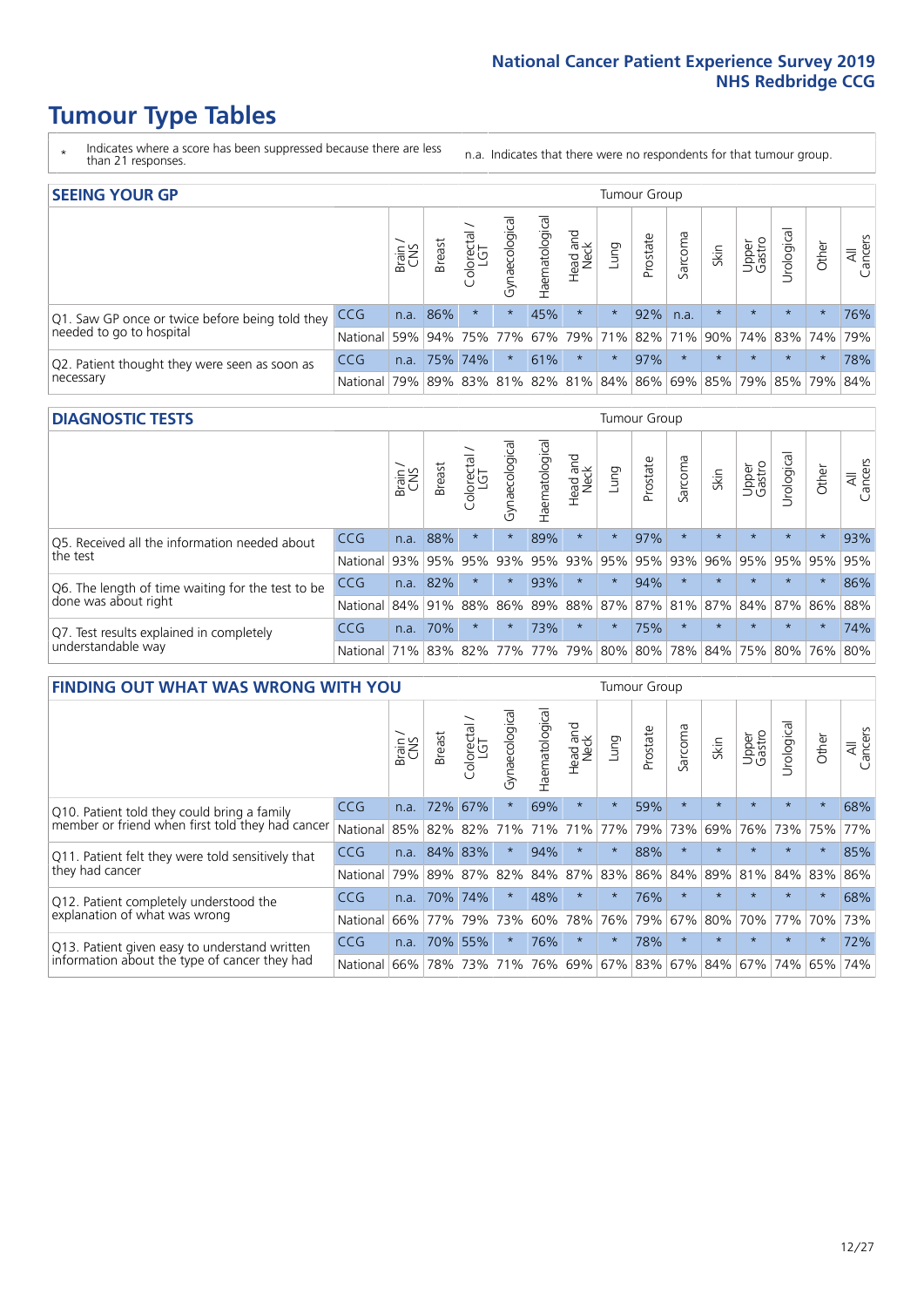- \* Indicates where a score has been suppressed because there are less than 21 responses.
- n.a. Indicates that there were no respondents for that tumour group.

| <b>DECIDING THE BEST TREATMENT FOR YOU</b>         |            |       |                                             |                            |                |                |                        |          | <b>Tumour Group</b> |              |         |                 |            |         |                |
|----------------------------------------------------|------------|-------|---------------------------------------------|----------------------------|----------------|----------------|------------------------|----------|---------------------|--------------|---------|-----------------|------------|---------|----------------|
|                                                    |            | Brain | <b>Breast</b>                               | olorectal<br>LGT<br>$\cup$ | Gynaecological | Haematological | ad and<br>Neck<br>Head | Lung     | Prostate            | arcoma<br>vĀ | Skin    | Upper<br>Gastro | Jrological | Other   | All<br>Cancers |
| Q14. Patient felt that treatment options were      | CCG        | n.a.  | 80%                                         | 81%                        | $\star$        | 83%            | $\star$                | $^\star$ | 81%                 | n.a.         | $\star$ | $\star$         | $\star$    | $\star$ | 82%            |
| completely explained                               | National   | 85%   | 85%                                         | 85%                        | 85%            | 82%            | 87%                    | 84%      | 83%                 | 83%          | 89%     | 81%             | 83%        | 79%     | 83%            |
| Q15. Patient felt possible side effects were       | CCG        | n.a.  | 62%                                         | 82%                        | $\star$        | 75%            | $\star$                | $\star$  | 67%                 | $\star$      |         | $\star$         | $\star$    | $\star$ | 71%            |
| definitely explained in an understandable way      | National   | 69%   | 74%                                         | 76%                        | 75%            | 69%            | 73%                    | 74%      | 73%                 | 73%          | 77%     | 72%             | 71%        | 70%     | 73%            |
| Q16. Patient definitely given practical advice and | <b>CCG</b> | n.a.  | 59%                                         | 73%                        |                | 73%            | $\star$                | $\star$  | 64%                 | $\star$      | $\star$ | $\star$         | $\star$    | $\star$ | 67%            |
| support in dealing with side effects of treatment  | National   | 63%   | 70%                                         | 70%                        | 69%            | 65%            | 70%                    | 69%      | 65%                 | 66%          | 71%     | 66%             | 63%        | 64%     | 67%            |
| Q17. Patient definitely told about side effects    | <b>CCG</b> | n.a.  | 56%                                         | 67%                        | $\star$        | 69%            | $\star$                | $\star$  | 60%                 | $\star$      | $\star$ | $\star$         | $\star$    | $\star$ | 59%            |
| that could affect them in the future               | National   | 62%   | 57%                                         | 59%                        | 56%            | 51%            | 64%                    | 56%      | 66%                 | 54%          | 66%     | 53%             | 56%        | 52%     | 57%            |
| Q18. Patient definitely involved as much as they   | <b>CCG</b> | n.a.  | 69%                                         | 74%                        | $\star$        | 88%            | $\star$                | $\star$  | 85%                 | $\star$      | $\star$ | $\star$         | $\star$    | $\star$ | 78%            |
| wanted in decisions about care and treatment       | National   |       | 79% 81% 83% 81% 80% 81% 81% 84% 81% 87% 79% |                            |                |                |                        |          |                     |              |         |                 | 79%        | 78% 81% |                |

#### **CLINICAL NURSE SPECIALIST (CNS)** Tumour Group

|                                             |            | Brain | Breast        | Colorectal<br>LGT | ᢛ<br>Gynaecologi | Haematological              | Head and<br>Neck | Lung            | Prostate | Sarcoma | Skin    | Upper<br>Gastro | σ<br>Irologica  | Other   | All<br>Cancers |
|---------------------------------------------|------------|-------|---------------|-------------------|------------------|-----------------------------|------------------|-----------------|----------|---------|---------|-----------------|-----------------|---------|----------------|
| Q19. Patient given the name of a CNS who    | <b>CCG</b> |       | n.a. 100% 95% |                   |                  | 100%                        | $\star$          |                 | 85%      | $\star$ | $\star$ | $\star$         | $\star$         | $\star$ | 95%            |
| would support them through their treatment  | National   | 95%   | 95%           | 92%               | 95%              | 92%                         | 91%              | 94% 91%         |          | 91%     | 91%     | 93%             | 85% 89%         |         | 92%            |
| Q20. Patient found it very or quite easy to | <b>CCG</b> | n.a.  | 82%           |                   | $\star$          | 87%                         | $\star$          | $\star$         | $\star$  | n.a.    |         | $\star$         | $\star$         | $\star$ | 81%            |
| contact their CNS                           | National   | 86%   | 84%           | 88%               | 85%              |                             |                  | 87% 86% 86% 80% |          | 86%     | 90%     | 85%             | 83% 83%         |         | 85%            |
| Q21. Patient got understandable answers to  | CCG        | n.a.  | 89%           |                   | $\star$          | 89%                         | $\star$          | $\star$         | $\star$  | n.a.    | $\star$ | $\star$         | $\star$         | $\star$ | 86%            |
| important questions all or most of the time | National   | 82%   | 87%           | 89%               |                  | 86% 89% 88% 86% 87% 87% 93% |                  |                 |          |         |         |                 | 86% 87% 86% 87% |         |                |

| <b>SUPPORT FOR PEOPLE WITH CANCER</b>                                                             |            |       |               |                 |                |                |                         |         | <b>Tumour Group</b> |              |         |                 |            |         |                |
|---------------------------------------------------------------------------------------------------|------------|-------|---------------|-----------------|----------------|----------------|-------------------------|---------|---------------------|--------------|---------|-----------------|------------|---------|----------------|
|                                                                                                   |            | Brain | <b>Breast</b> | ╮<br>Colorectal | Gynaecological | Haematological | ead and<br>Neck<br>Head | Lung    | Prostate            | arcoma<br>ιñ | Skin    | Upper<br>Gastro | Urological | Other   | All<br>Cancers |
| Q22. Hospital staff gave information about<br>support or self-help groups for people with         | CCG        | n.a.  | 92%           | $\star$         | $\star$        | 88%            | $\star$                 | $\star$ | 88%                 | $\star$      | $\star$ | $\star$         | $\star$    | $\star$ | 90%            |
| cancer                                                                                            | National   | 92%   | 92%           | 88%             | 87%            | 86%            | 88%                     | 87%     | 91%                 | 86%          | 90%     | 88%             | 81%        | 83%     | 88%            |
| Q23. Hospital staff discussed or gave information<br>about the impact cancer could have on day to | <b>CCG</b> | n.a.  | 80%           | $\star$         | $\star$        | 86%            | $\star$                 | $\star$ | 84%                 | $\star$      | $\star$ | $\star$         | $\star$    | $\star$ | 83%            |
| day activities                                                                                    | National   | 84%   | 86%           | 85%             | 82%            | 84%            | 84%                     | 83%     | 88%                 | 81%          | 86%     | 83%             | 78%        | 79%     | 84%            |
| Q24. Hospital staff gave information on getting                                                   | <b>CCG</b> | n.a.  | 55%           | $\star$         | $\star$        | $\star$        | $\star$                 | $\star$ | $\star$             | n.a.         | $\star$ | $\star$         | $\star$    | $\ast$  | 61%            |
| financial help or possible benefits                                                               | National   | 78%   | 68%           | 61%             | 66%            | 61%            | 67%                     | 72%     | 55%                 | 64%          | 60%     | 64%             | 47%        | 59%     | 63%            |
| Q25. Hospital staff told patient they could get                                                   | CCG        | n.a.  | 82%           | $\star$         | $\star$        |                | $\star$                 | $\star$ | $\star$             | n.a.         | $\star$ | $\star$         | $\star$    | $\star$ | 88%            |
| free prescriptions                                                                                | National   | 82%   | 81%           | 83%             | 79%            | 87%            | 84%                     | 86%     | 80%                 | 78%          | 71%     | 84%             | 73%        | 81%     | 82%            |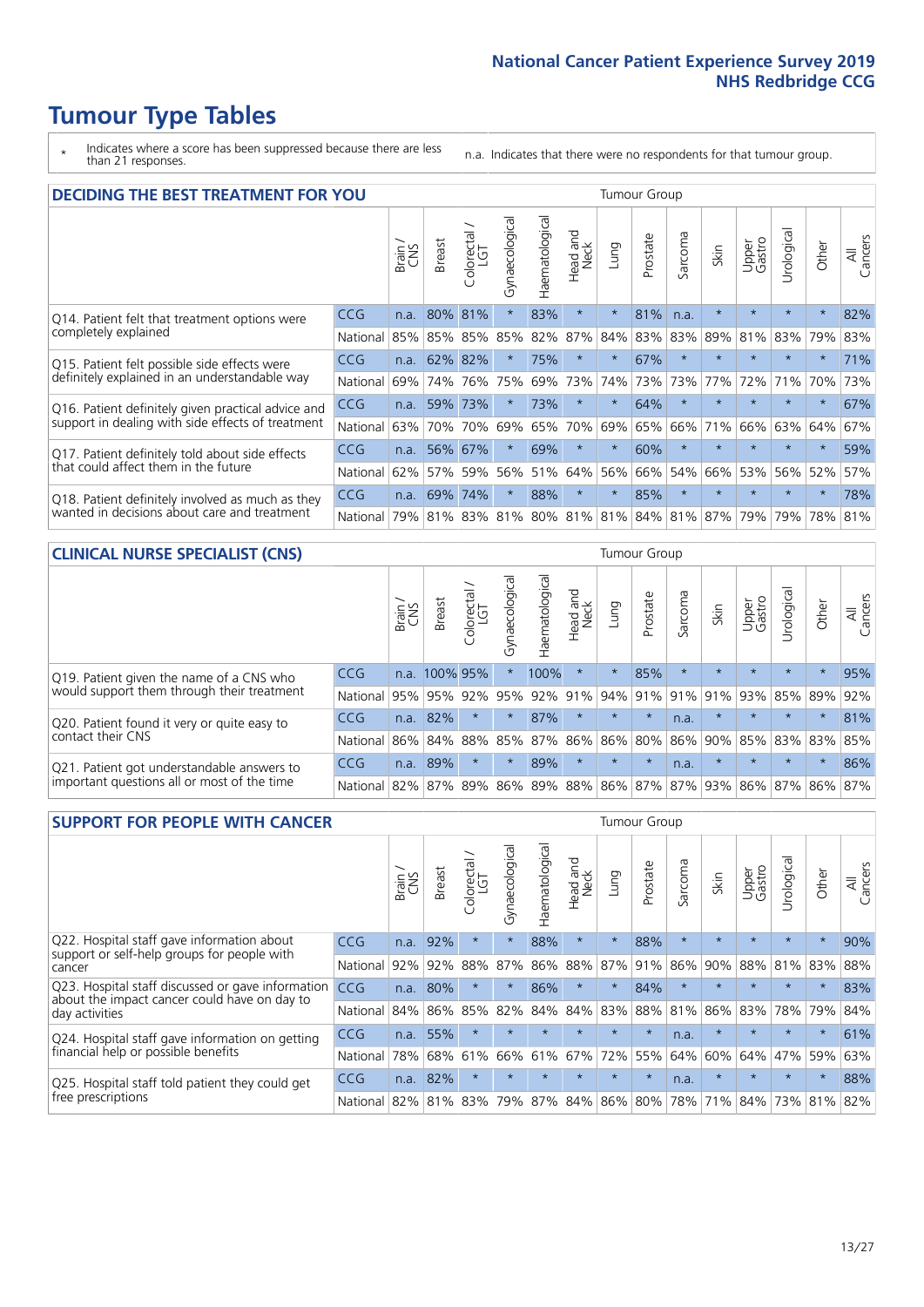- \* Indicates where a score has been suppressed because there are less than 21 responses.
- n.a. Indicates that there were no respondents for that tumour group.

| <b>OPERATIONS</b>                                |              |       |               |            |                |                               |                  |         | Tumour Group            |         |         |                 |                                  |         |                |
|--------------------------------------------------|--------------|-------|---------------|------------|----------------|-------------------------------|------------------|---------|-------------------------|---------|---------|-----------------|----------------------------------|---------|----------------|
|                                                  |              | Brain | <b>Breast</b> | Colorectal | Gynaecological | $\overline{3}$<br>Haematologi | Head and<br>Neck | Lung    | Prostate                | Sarcoma | Skin    | Upper<br>Gastro | $\overline{\sigma}$<br>Jrologica | Other   | All<br>Cancers |
| Q27. Beforehand, patient had all the information | <b>CCG</b>   | n.a.  | 98%           |            | $\star$        | $\star$                       | $\star$          | $\star$ | $\star$                 | n.a.    | $\star$ | $\star$         | $\star$                          | $\star$ | 97%            |
| needed about the operation                       | National 96% |       |               | 97% 96%    | 96%            |                               |                  |         | 94% 96% 95% 97% 95% 96% |         |         |                 | 96% 95% 95%                      |         | 96%            |
| Q28. Afterwards, staff completely explained how  | <b>CCG</b>   | n.a.  | 58%           |            | $\star$        | $\star$                       | $\star$          | $\star$ | $\star$                 | n.a.    | $\star$ | $\star$         | $\star$                          | $\star$ | 73%            |
| operation had gone in understandable way         | National     | 76%   |               | 79% 83%    |                | 79%   78%   79%               |                  |         | 79% 78% 80% 82% 79%     |         |         |                 |                                  | 76% 77% | 79%            |

#### **HOSPITAL CARE AS AN INPATIENT** Tumour Group

|                                                                                                  |            | Brain | <b>Breast</b> | $\frac{1}{2}$ Colorectal / | Gynaecological | Haematological          | Head and<br>Neck | Lung    | Prostate | Sarcoma | Skin    | Upper<br>Gastro | Urological      | Other   | Cancers<br>$\overline{\overline{z}}$ |
|--------------------------------------------------------------------------------------------------|------------|-------|---------------|----------------------------|----------------|-------------------------|------------------|---------|----------|---------|---------|-----------------|-----------------|---------|--------------------------------------|
| Q30. Hospital staff didn't talk in front of patient                                              | CCG        | n.a.  | 80%           | $\star$                    | $\star$        | $\star$                 | $\star$          | $\star$ | $\star$  | n.a.    | $\star$ | $\star$         | $\star$         | $\star$ | 83%                                  |
| as if patient wasn't there                                                                       | National   | 81%   | 86%           | 81%                        | 83%            | 84%                     | 83%              | 81%     | 88%      | 86%     | 86%     | 81%             | 83%             | 82%     | 84%                                  |
| 031. Patient had confidence and trust in all                                                     | CCG        | n.a.  | 77%           | $\star$                    | $\star$        | $\star$                 | $\star$          | $\star$ | $\star$  | n.a.    | $\star$ | $\star$         | $\star$         | $\star$ | 85%                                  |
| doctors treating them                                                                            | National   | 82%   | 83%           | 85%                        | 83%            | 82%                     |                  | 87% 83% | 89%      | 86%     | 85%     |                 | 81% 85%         | 80%     | 84%                                  |
| Q32. Patient's family or someone close definitely                                                | CCG        | n.a.  | 68%           | $\star$                    | $\star$        | $\star$                 | $\star$          | $\star$ | $\star$  | n.a.    | $\star$ | $\star$         | $\star$         | $\star$ | 73%                                  |
| felt able to talk to a doctor                                                                    | National   | 67%   | 72%           | 73%                        | 72%            | 74%                     | 75%              | 74%     | 72%      | 71%     | 74%     | 73%             | 71%             | 69%     | 72%                                  |
| Q33. Patient had confidence and trust in all the                                                 | CCG        | n.a.  | 70%           | $\star$                    | $\star$        | $\star$                 | $\star$          | $\star$ | $\star$  | n.a.    | $\star$ | $\star$         | $\star$         | $\star$ | 72%                                  |
| ward nurses treating them                                                                        | National   | 72%   | 73%           | 72%                        |                | 71% 77%                 | 75%              | 77%     | 79%      | 74%     | 75%     |                 | 73% 77%         | 69%     | 74%                                  |
| Q34. Patient thought there were always or nearly                                                 | CCG        | n.a.  | 69%           | $\star$                    | $\star$        | $\star$                 | $\star$          | $\star$ | $\star$  | n.a.    | $\star$ | $\star$         | $\star$         | $\star$ | 68%                                  |
| always enough nurses on duty to care for them                                                    | National   | 68%   | 64%           | 62%                        | 63%            | 63%                     | 65%              | 68%     | 72%      | 65%     | 70%     | 65%             | 66%             | 60%     | 64%                                  |
| Q35. All hospital staff asked patient what name                                                  | CCG        | n.a.  | 44%           | $\star$                    | $\star$        | $\star$                 | $\star$          | $\star$ | $\star$  | n.a.    | $\star$ | $\star$         | $\star$         | $\star$ | 52%                                  |
| they prefer to be called by                                                                      | National   | 68%   | 62%           | 74%                        | 65%            | 72%                     | 71%              | 76%     | 72%      | 74%     | 70%     | 78%             | 76%             | 69%     | 71%                                  |
| Q36. Patient always given enough privacy when                                                    | CCG        | n.a.  | 83%           | $\star$                    | $\star$        | $\star$                 | $\star$          | $\star$ | $\star$  | n.a.    | $\star$ | $\star$         | $\star$         | $\star$ | 85%                                  |
| discussing condition or treatment                                                                | National   | 78%   | 84%           | 85%                        | 81%            | 86%                     |                  | 87% 84% | 88%      | 84%     | 84%     | 84%             | 85%             | 82%     | 85%                                  |
| Q37. Patient definitely found hospital staff to                                                  | <b>CCG</b> | n.a.  | 49%           | $\star$                    | $\star$        | $\star$                 | $\star$          | $\star$ | $\star$  | n.a.    | $\star$ | $\star$         | $\star$         | $\star$ | 48%                                  |
| discuss worries or fears during their inpatient visit                                            | National   | 45%   | 51%           | 55%                        |                | 51% 56%                 | 52%              | 49%     | 53%      | 54%     | 51%     |                 | 53% 49%         | 46%     | 52%                                  |
| Q38. Hospital staff definitely did everything they                                               | CCG        | n.a.  | 85%           | $\star$                    | $\star$        | $\star$                 | $\star$          | $\star$ | $\star$  | n.a.    | $\star$ | $\star$         | $\star$         | $\star$ | 87%                                  |
| could to help control pain                                                                       | National   | 85%   | 83%           | 84%                        | 82%            | 82%                     | 80%              | 84%     | 85%      | 83%     | 85%     | 82%             | 81%             | 82%     | 83%                                  |
| Q39. Patient always felt they were treated with                                                  | CCG        | n.a.  | 86%           | $\star$                    | $\star$        | $\star$                 | $\star$          | $\star$ | $\star$  | n.a.    | $\star$ |                 | $\star$         | $\star$ | 85%                                  |
| respect and dignity while in hospital                                                            | National   | 85%   | 87%           | 87%                        | 85%            | 89%                     |                  | 87% 88% | 91%      | 89%     | 89%     | 88%             | 90%             | 86%     | 88%                                  |
| Q40. Patient given clear written information<br>about what should or should not do after leaving | CCG        | n.a.  | 95%           | $\star$                    | $\star$        | $\star$                 | $\star$          | $\star$ | $\star$  | n.a.    | $\star$ | $\star$         | $\star$         | $\star$ | 86%                                  |
| hospital                                                                                         | National   | 80%   | 89%           | 86%                        | 86%            | 83%                     |                  | 87% 82% | 91%      | 85%     | 90%     | 82%             | 87%             | 83%     | 86%                                  |
| Q41. Hospital staff told patient who to contact<br>if worried about condition or treatment after | CCG        | n.a.  | 98%           | $\star$                    | $\star$        | $\star$                 | $\star$          | $\star$ | $\star$  | n.a.    | $\star$ | $\star$         | $\star$         | $\star$ | 93%                                  |
| leaving hospital                                                                                 | National I | 94%   |               |                            |                | 95% 95% 93% 96% 93% 92% |                  |         | 96%      |         |         |                 | 94% 95% 92% 92% | 93%     | 94%                                  |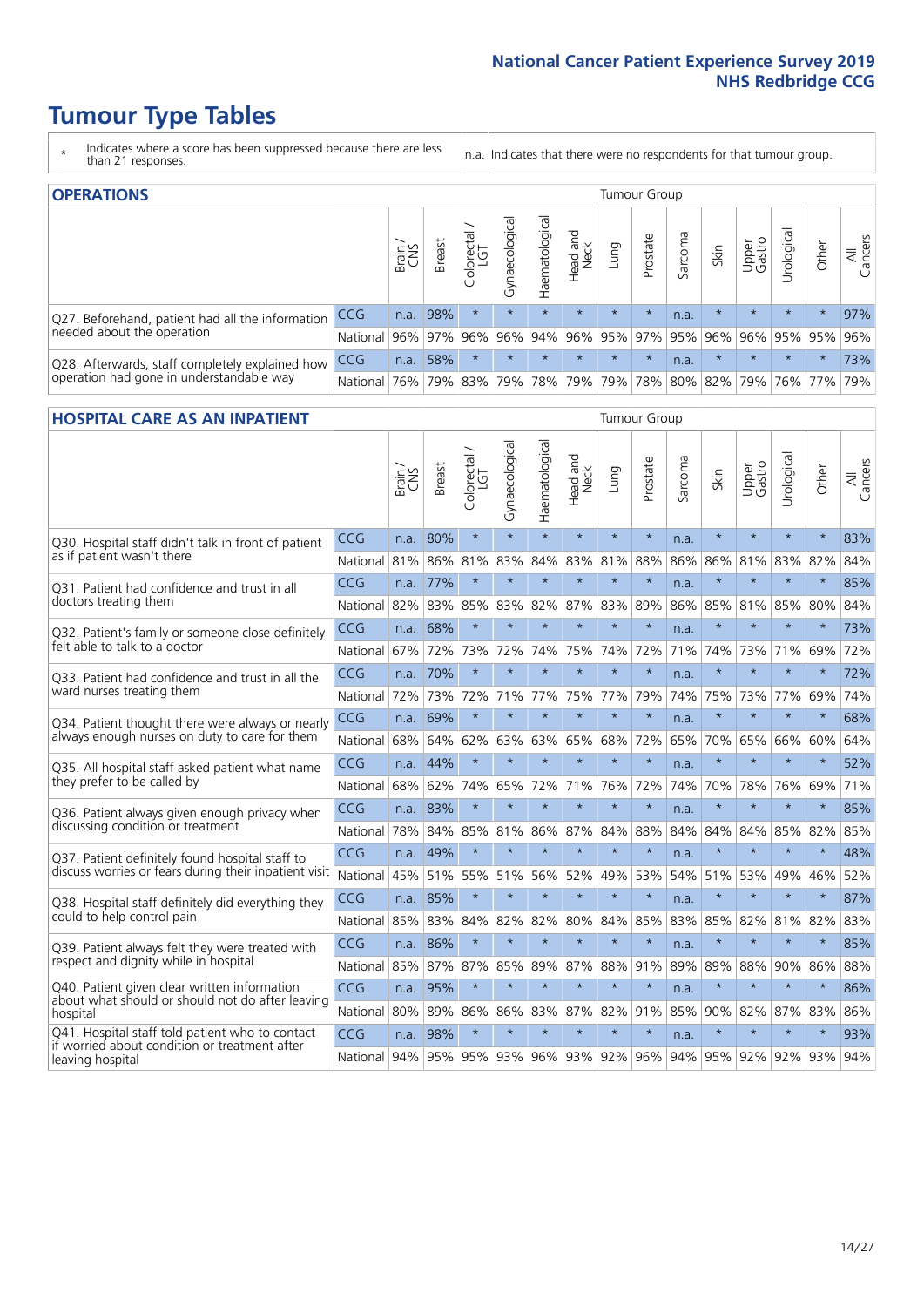# **Tumour Type Tables**

- \* Indicates where a score has been suppressed because there are less than 21 responses.
- n.a. Indicates that there were no respondents for that tumour group.

| <b>HOSPITAL CARE AS A DAY PATIENT / OUTPATIENT</b>                                                                       |            |       |               |                                                 |                |                |                        |          |          | <b>Tumour Group</b> |         |                 |            |         |                |
|--------------------------------------------------------------------------------------------------------------------------|------------|-------|---------------|-------------------------------------------------|----------------|----------------|------------------------|----------|----------|---------------------|---------|-----------------|------------|---------|----------------|
|                                                                                                                          |            | Brain | <b>Breast</b> | $\overline{\phantom{0}}$<br>Colorectal /<br>LGT | Gynaecological | Haematological | ad and<br>Neck<br>Head | Lung     | Prostate | arcoma<br>ιñ        | Skin    | Upper<br>Gastro | Urological | Other   | All<br>Cancers |
| Q43. Patient definitely found hospital staff to<br>discuss worries or fears during their outpatient or<br>day case visit | CCG        | n.a.  | 47%           | $\star$                                         | $\star$        | 81%            | $\star$                | $\star$  | 72%      | $\star$             | $\star$ | $\star$         | $\star$    | $\star$ | 60%            |
|                                                                                                                          | National   | 66%   | 68%           | 73%                                             | 70%            | 73%            | 72%                    | 70%      | 74%      | 72%                 | 72%     | 71%             | 67%        | 68%     | 71%            |
| Q44. Cancer doctor had the right documents at<br>patient's last outpatient appointment                                   | CCG        | n.a.  |               | 92% 100%                                        |                | 100%           | $\star$                | $^\star$ | 90%      | $\star$             |         |                 | $\star$    | $\star$ | 94%            |
|                                                                                                                          | National   | 94%   | 96%           | 96%                                             | 96%            | 97%            | 96%                    | 96%      | 96%      | 96%                 | 96%     | 94%             | 96%        | 95%     | 96%            |
| Q46. Beforehand patient completely had                                                                                   | <b>CCG</b> | n.a.  | 85%           | $\star$                                         |                | $\star$        | $\star$                | $\star$  | $\star$  | n.a.                | n.a.    | $\star$         | $\star$    | $\ast$  | 87%            |
| all information needed about radiotherapy<br>treatment                                                                   | National   | 91%   | 88%           | 83%                                             | 88%            | 84%            | 86%                    | 86%      | 88%      | 88%                 | 84%     | 86%             | 83%        | 84%     | 86%            |
| Q47. Patient completely given understandable<br>information about whether radiotherapy was<br>working                    | <b>CCG</b> | n.a.  | 43%           | $\star$                                         |                |                | $\star$                | $\star$  | $\star$  | n.a.                | n.a.    | $\star$         | $\star$    | $\star$ | 54%            |
|                                                                                                                          | National   | 56%   | 60%           | 57%                                             | 61%            | 62%            | 63%                    | 59%      | 60%      | 67%                 | 57%     | 52%             | 59%        | 59%     | 60%            |
| Q49. Beforehand patient completely had all                                                                               | CCG        | n.a.  | 73%           | $\star$                                         | $\star$        | 92%            | $\star$                | $\star$  | $\star$  | n.a.                | n.a.    | $\star$         | $\star$    | $\ast$  | 79%            |
| information needed about chemotherapy<br>treatment                                                                       | National   | 80%   | 82%           | 86%                                             | 87%            | 85%            | 79%                    | 84%      | 86%      | 86%                 | 90%     | 84%             | 85%        | 85%     | 84%            |
| Q50. Patient given enough information about<br>whether chemotherapy was working in a<br>completely understandable way    | <b>CCG</b> | n.a.  | 62%           | $\star$                                         | $\star$        | 88%            | $\star$                | $\star$  | $\star$  | n.a.                | n.a.    |                 |            | $\star$ | 66%            |
|                                                                                                                          | National   | 54%   | 62%           | 64%                                             | 68%            | 75%            |                        | 57% 67%  | 66%      | 71%                 | 79%     | 61%             | 68%        | 69%     | 68%            |

#### **HOME CARE AND SUPPORT** Tumour Group

|                                                                                                                   |            | Brain | <b>Breast</b> | Colorectal<br>LGT | ᢛ<br>Gynaecologic | Haematological | ad and<br>Neck<br>Head | <b>Lung</b> | Prostate | Sarcoma | Skin    | Upper<br>Gastro | Urological | Other   | All<br>Cancers |
|-------------------------------------------------------------------------------------------------------------------|------------|-------|---------------|-------------------|-------------------|----------------|------------------------|-------------|----------|---------|---------|-----------------|------------|---------|----------------|
| Q51. Hospital staff definitely gave family or<br>someone close all the information needed to<br>help care at home | <b>CCG</b> | n.a.  |               | 54% 52%           | $\star$           | 57%            | $\star$                |             | 33% 63%  | $\star$ | $\star$ | $\star$         | $\star$    | $\star$ | 57%            |
|                                                                                                                   | National   | 58%   | 58%           | 63%               | 57%               | 62%            | 67%                    | 59%         | 61%      |         | 62% 65% | 60%             | 59%        | 55%     | 60%            |
| Q52. Patient definitely given enough support<br>from health or social services during treatment                   | <b>CCG</b> | n.a.  | 49%           |                   | $\star$           | $\star$        | $\star$                | $\star$     | $\star$  | n.a.    | n.a.    | $\star$         | $\star$    | $\star$ | 48%            |
|                                                                                                                   | National   | 42%   | 52%           | 60%               |                   | 45% 51%        | 59%                    | 50%         | 48%      |         | 53% 57% | 54%             | 48% 51%    |         | 52%            |
| Q53. Patient definitely given enough support<br>from health or social services after treatment                    | <b>CCG</b> | n.a.  | 40%           |                   | $\star$           | $\star$        | $\star$                | $\star$     | $\star$  | n.a.    | n.a.    | $\star$         | $\star$    | $\star$ | 44%            |
|                                                                                                                   | National   | 39%   |               | 41% 53%           | 39%               | 43%            | 56%                    | 40%         | 46%      |         | 48% 59% | 47%             | 44%        | 44%     | 45%            |

| <b>CARE FROM YOUR GENERAL PRACTICE</b>                                                                     |              |        |               |            |                |                | <b>Tumour Group</b> |         |          |         |                         |                 |                      |         |                |  |
|------------------------------------------------------------------------------------------------------------|--------------|--------|---------------|------------|----------------|----------------|---------------------|---------|----------|---------|-------------------------|-----------------|----------------------|---------|----------------|--|
|                                                                                                            |              | Brain, | <b>Breast</b> | Colorectal | Gynaecological | Haematological | Head and<br>Neck    | Lung    | Prostate | Sarcoma | Skin                    | Upper<br>Gastro | $\sigma$<br>Urologic | Other   | All<br>Cancers |  |
| Q54. GP given enough information about<br>patient's condition and treatment                                | CCG          | n.a.   | 89%           | $\star$    | $\star$        | 97%            | $\star$             | $\star$ | 96%      | $\star$ | $\star$                 | $\star$         | $\star$              | $\star$ | 90%            |  |
|                                                                                                            | National 91% |        |               | 96% 95%    | 95%            |                | 96% 94% 94% 96%     |         |          |         | 94% 96% 93% 95% 94% 95% |                 |                      |         |                |  |
| Q55. General practice staff definitely did<br>everything they could to support patient during<br>treatment | <b>CCG</b>   | n.a.   | 53%           | $\star$    | $\star$        | $\star$        | $\star$             | $\star$ | $\star$  | n.a.    | $\star$                 | $\star$         | $\star$              | $\star$ | 51%            |  |
|                                                                                                            | National 55% |        |               | 58% 59%    | 56%            |                | 56% 59% 56% 64%     |         |          |         | 56% 65% 59%             |                 |                      | 59% 55% | 58%            |  |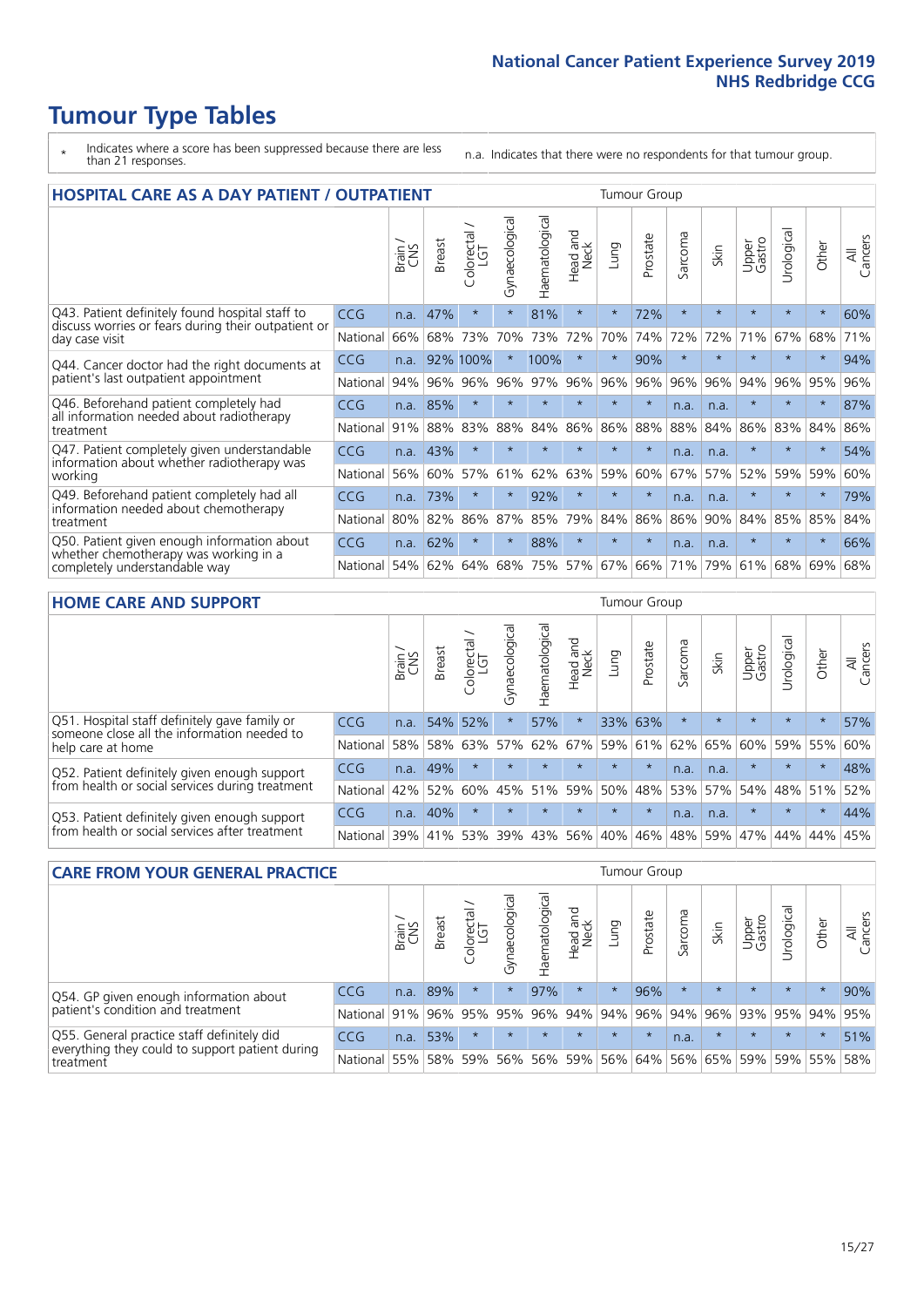- \* Indicates where a score has been suppressed because there are less than 21 responses.
- n.a. Indicates that there were no respondents for that tumour group.

#### **YOUR OVERALL NHS CARE** THE CONSTRUCTION OF THE THROUP GROUP TUMOUR GROUP

| I YYN Y YLIVALL I YI IY YANL |       |               |                             |                |                |                         |                       |          |                      | iumvui vivup |                 |           |         |                |  |  |  |  |  |  |
|------------------------------|-------|---------------|-----------------------------|----------------|----------------|-------------------------|-----------------------|----------|----------------------|--------------|-----------------|-----------|---------|----------------|--|--|--|--|--|--|
|                              | Brain | <b>Breast</b> | ╮<br>olorectal.<br>LGT<br>Ū | Gynaecological | Haematological | aad and<br>Neck<br>Head | Lung                  | Prostate | arcoma<br>$\sqrt{ }$ | Skin         | Upper<br>Gastro | Jrologica | Other   | All<br>Cancers |  |  |  |  |  |  |
| <b>CCG</b>                   | n.a.  | 62%           | 67%                         |                | 88%            | $\star$                 | $\star$               | 71%      | $\star$              | $\star$      | $\star$         | $\star$   | $\ast$  | 70%            |  |  |  |  |  |  |
| National                     | 60%   | 73%           | 73%                         | 69%            | 75%            | 73%                     | 73%                   | 75%      | 70%                  | 79%          | 69%             | 74%       | 68%     | 73%            |  |  |  |  |  |  |
| <b>CCG</b>                   | n.a.  | 38%           | $\star$                     |                | 38%            | $\star$                 | $\star$               | 22%      | $\star$              | $\star$      | $\star$         | $\star$   | $\ast$  | 36%            |  |  |  |  |  |  |
| National                     | 36%   | 41%           | 40%                         | 34%            | 36%            | 39%                     | 36%                   | 40%      | 34%                  | 44%          | 36%             | 33%       | 31%     | 38%            |  |  |  |  |  |  |
| <b>CCG</b>                   | n.a.  | 92%           | 83%                         |                | 97%            | $\ast$                  |                       | 84%      | $\star$              | $\star$      |                 |           | $\star$ | 91%            |  |  |  |  |  |  |
| National                     |       |               | 88%                         | 87%            | 91%            |                         |                       |          | 88%                  | 90%          | 86%             | 85%       | 87%     | 89%            |  |  |  |  |  |  |
| CCG                          | n.a.  | 54%           | 70%                         |                | 73%            | $\star$                 | $\star$               | 94%      | $\star$              | $\star$      |                 | $\star$   | $\star$ | 68%            |  |  |  |  |  |  |
| National                     | 58%   | 68%           | 73%                         | 66%            | 66%            |                         | 71%                   | 76%      | 68%                  | 73%          | 66%             | 75%       | 64%     | 69%            |  |  |  |  |  |  |
| <b>CCG</b>                   | n.a.  | 22%           | 33%                         |                | 28%            | $\star$                 | $\star$               | 37%      | $\star$              | $\star$      |                 |           | $\star$ | 30%            |  |  |  |  |  |  |
| National                     | 42%   | 30%           | 32%                         | 31%            |                |                         | 34%                   | 31%      | 36%                  | 20%          | 36%             | 21%       | 32%     | 30%            |  |  |  |  |  |  |
| <b>CCG</b>                   | n.a.  | 8.4           | 8.5                         | $\star$        | 8.8            | $\star$                 | $\star$               | 8.6      | $\star$              | $\star$      | $\star$         | $\star$   | $\ast$  | 8.6            |  |  |  |  |  |  |
| National                     | 8.6   | 8.9           | 8.8                         | 8.7            | 8.9            | 8.8                     | 8.8                   | 8.8      | 8.8                  | 8.9          | 8.7             | 8.7       | 8.7     | 8.8            |  |  |  |  |  |  |
|                              |       | 85%           |                             | 90%            |                |                         | 90%<br>71%<br>33% 21% | 90%      | 88%                  |              |                 |           |         |                |  |  |  |  |  |  |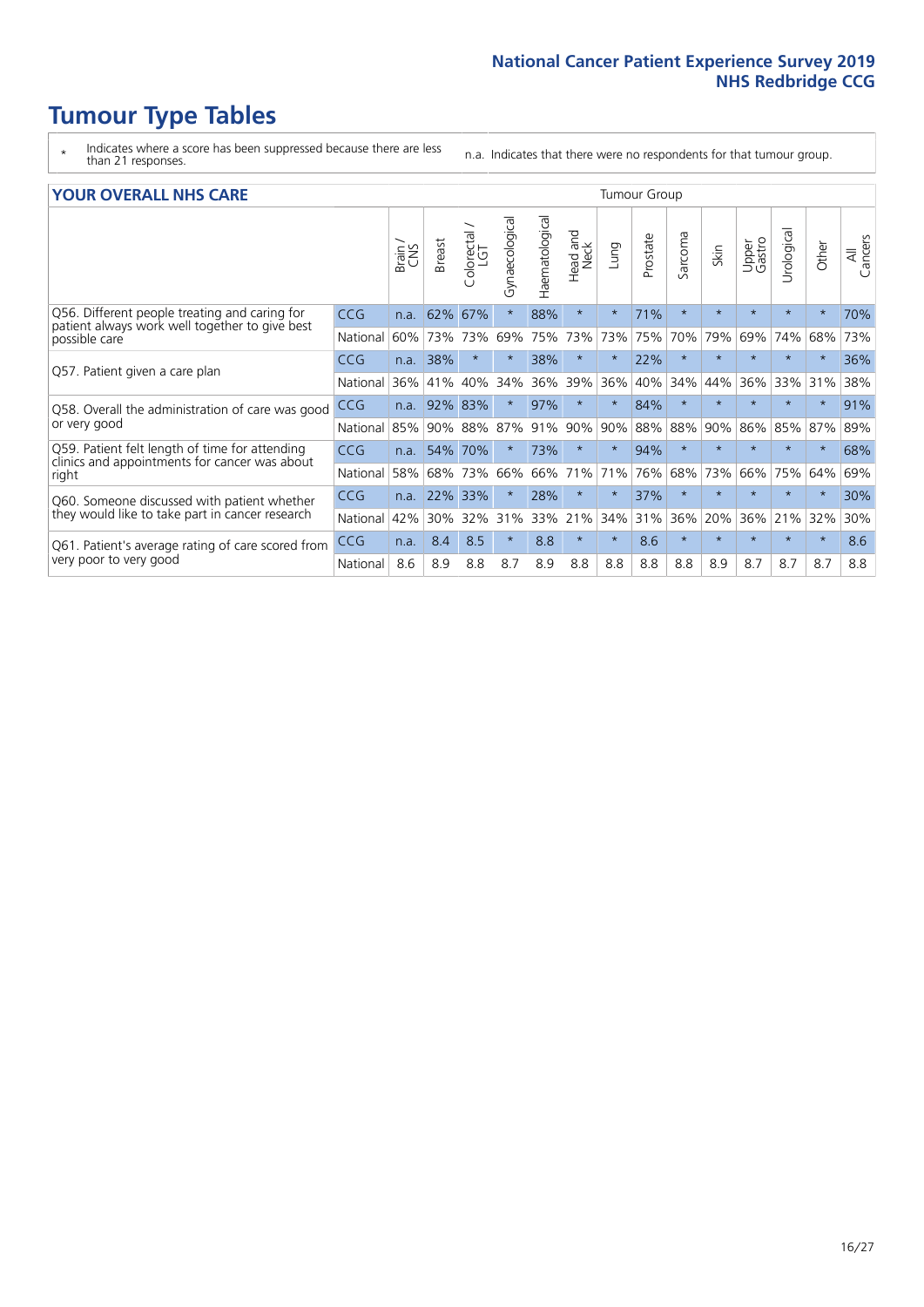### **Year on Year Charts**





#### **DIAGNOSTIC TESTS**





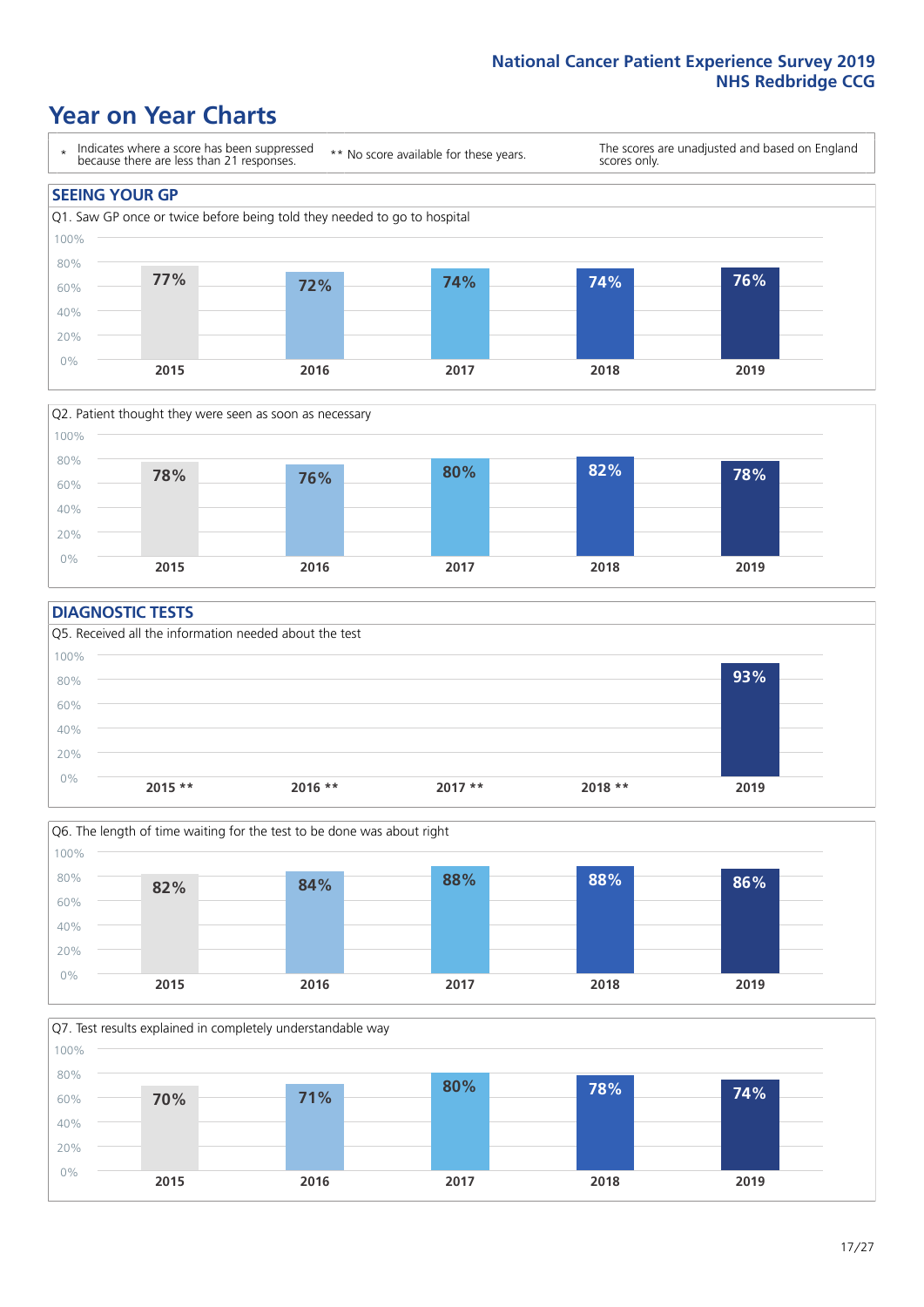### **Year on Year Charts**

\* Indicates where a score has been suppressed because there are less than 21 responses.

\*\* No score available for these years.

The scores are unadjusted and based on England scores only.









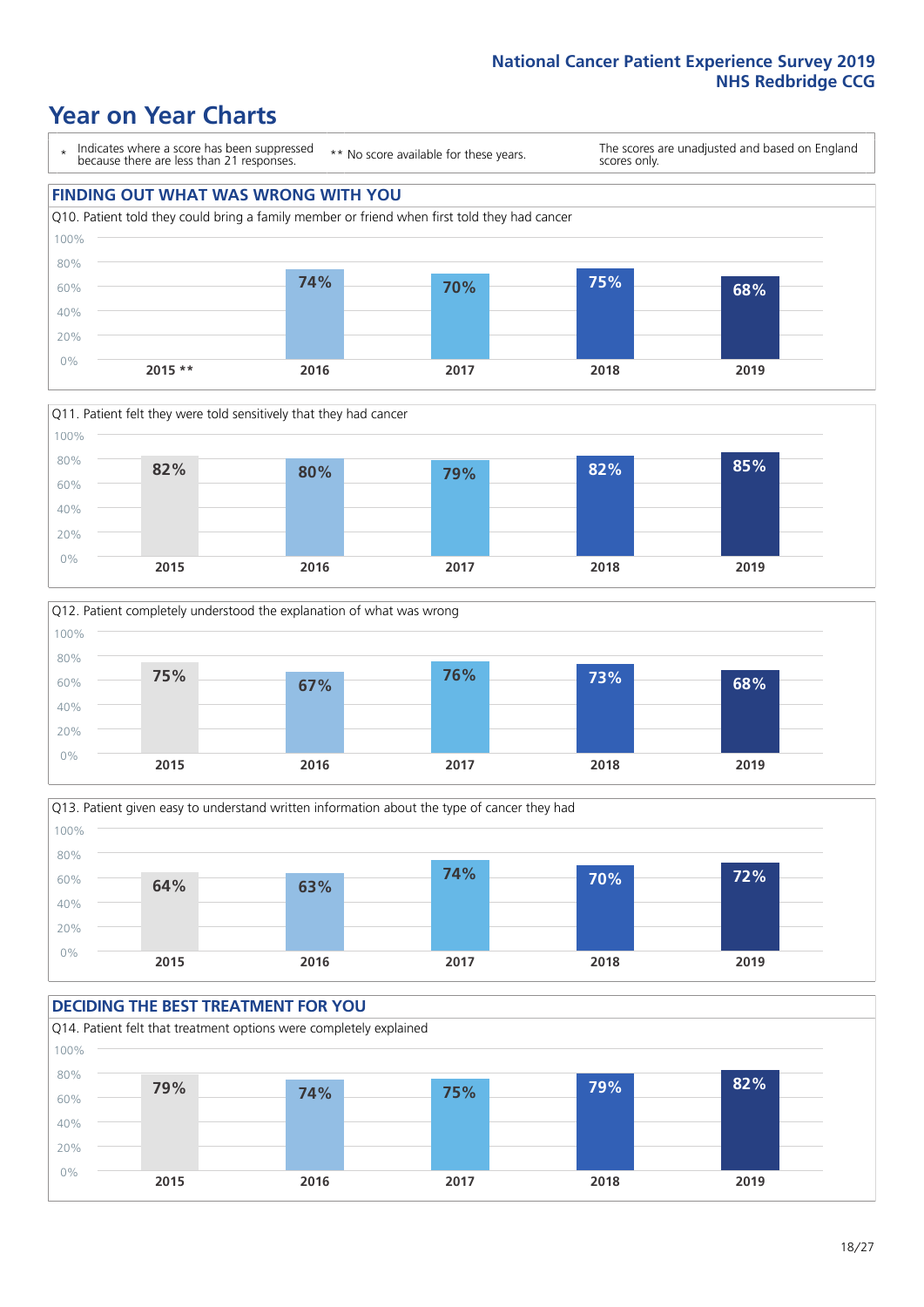### **Year on Year Charts**







Q18. Patient definitely involved as much as they wanted in decisions about care and treatment  $0%$ 20% 40% 60% 80% 100% **2015 \*\* 2016 \*\* 2017 \*\* 2018 \*\* 2019 78%**

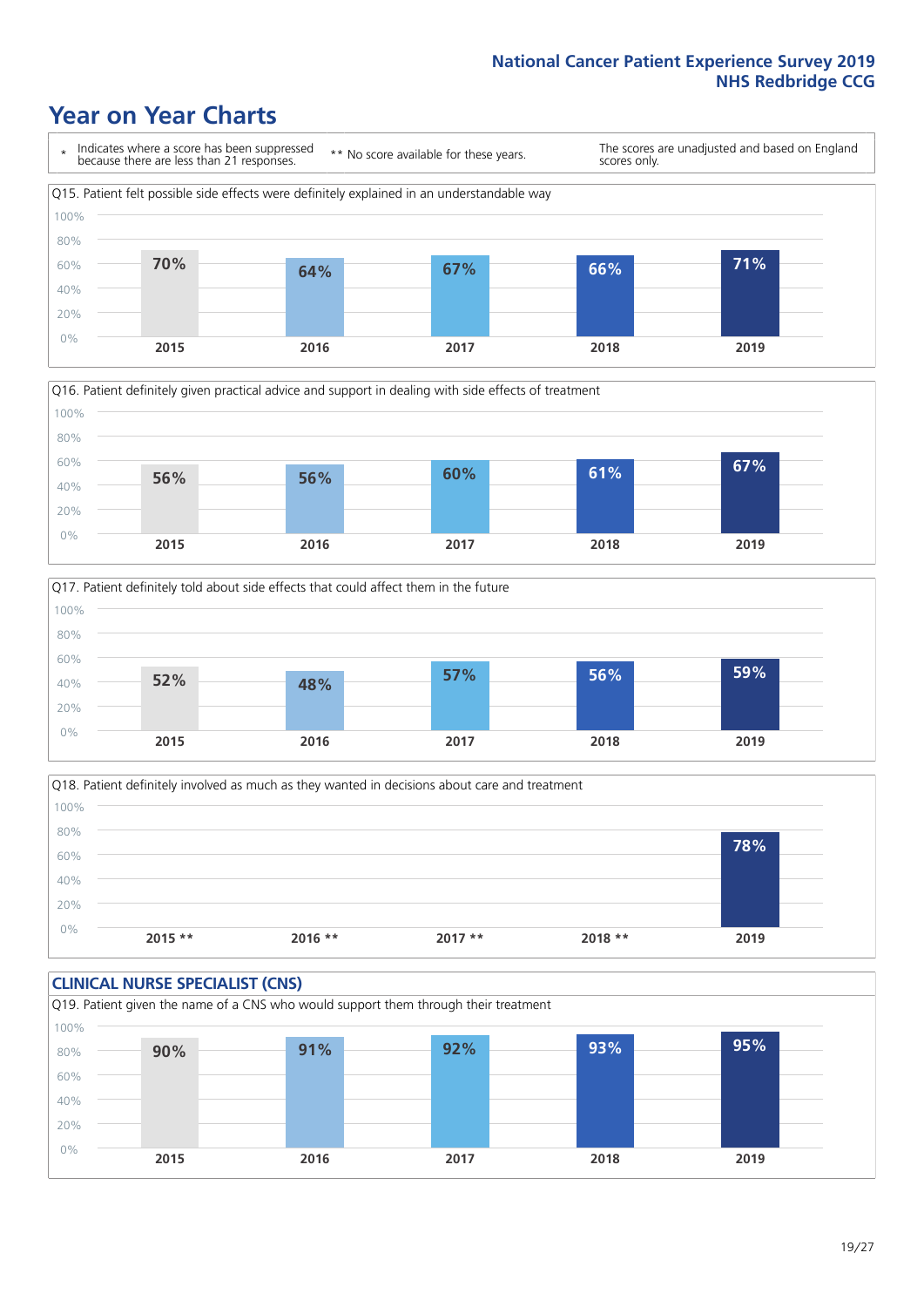### **Year on Year Charts**









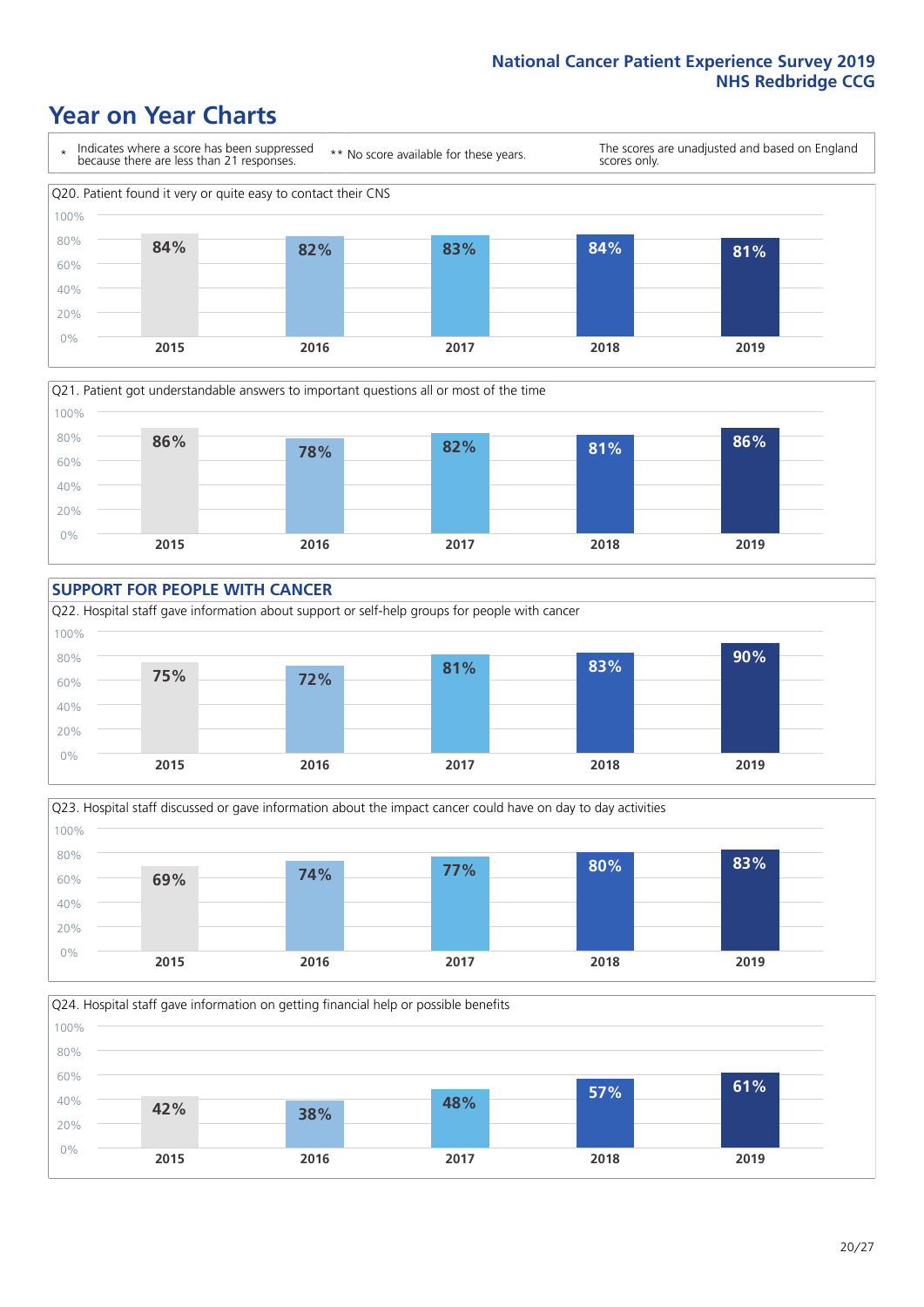### **Year on Year Charts**



#### **OPERATIONS**





#### **HOSPITAL CARE AS AN INPATIENT** Q30. Hospital staff didn't talk in front of patient as if patient wasn't there 0% 20% 40% 60% 80% 100% **2015 \*\* 2016 \*\* 2017 \*\* 2018 \*\* 2019 83%**

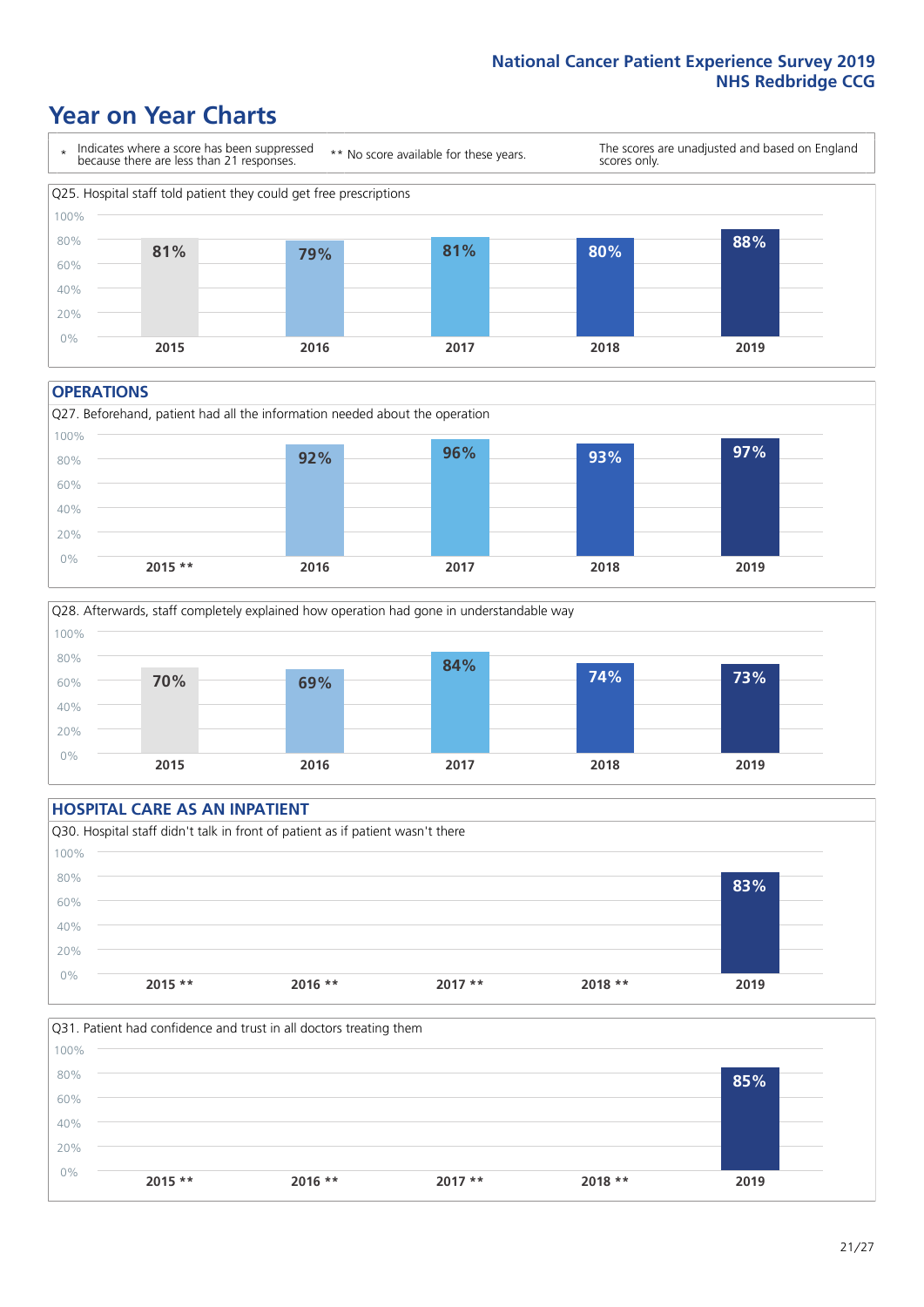### **Year on Year Charts**









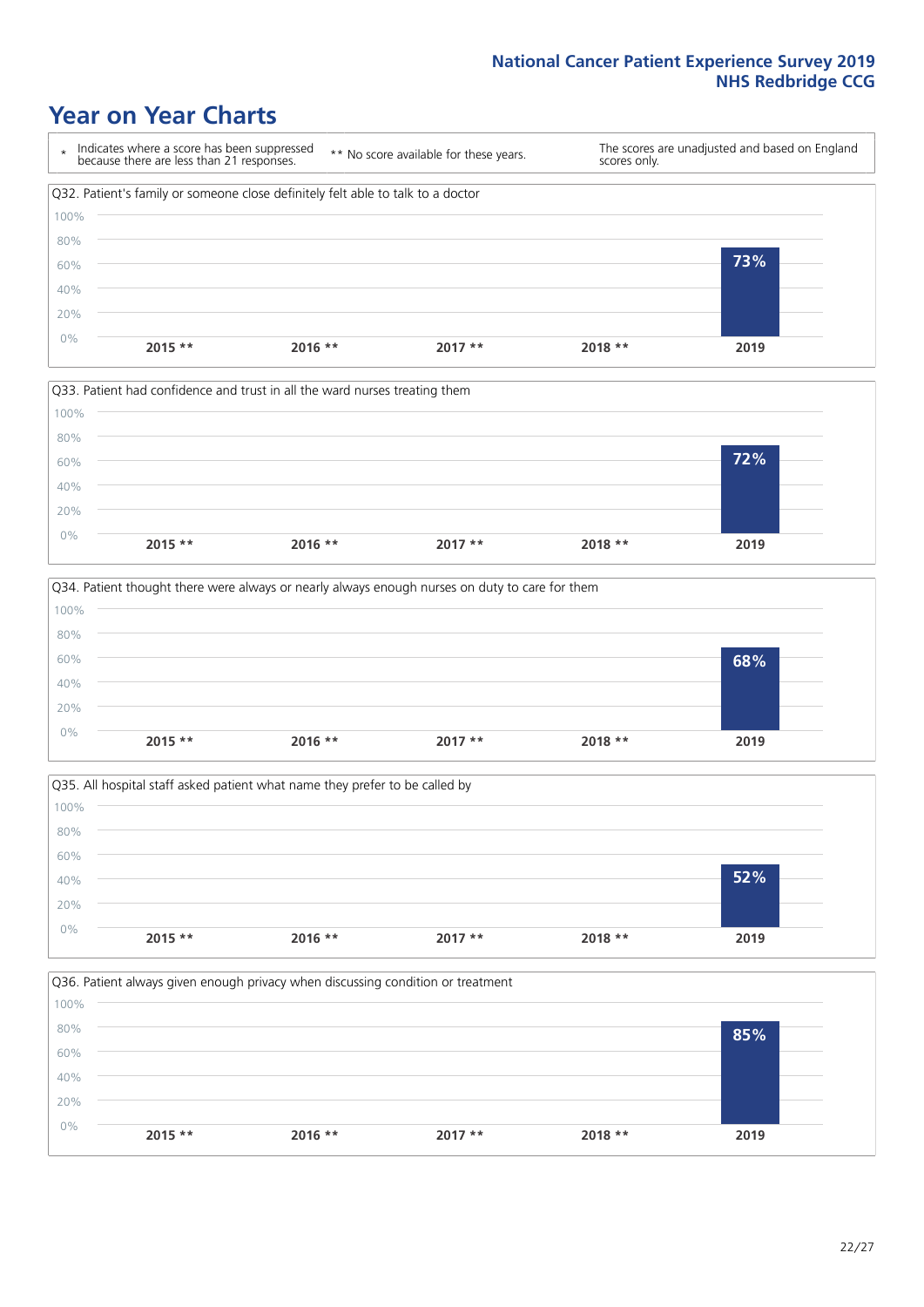### **Year on Year Charts**









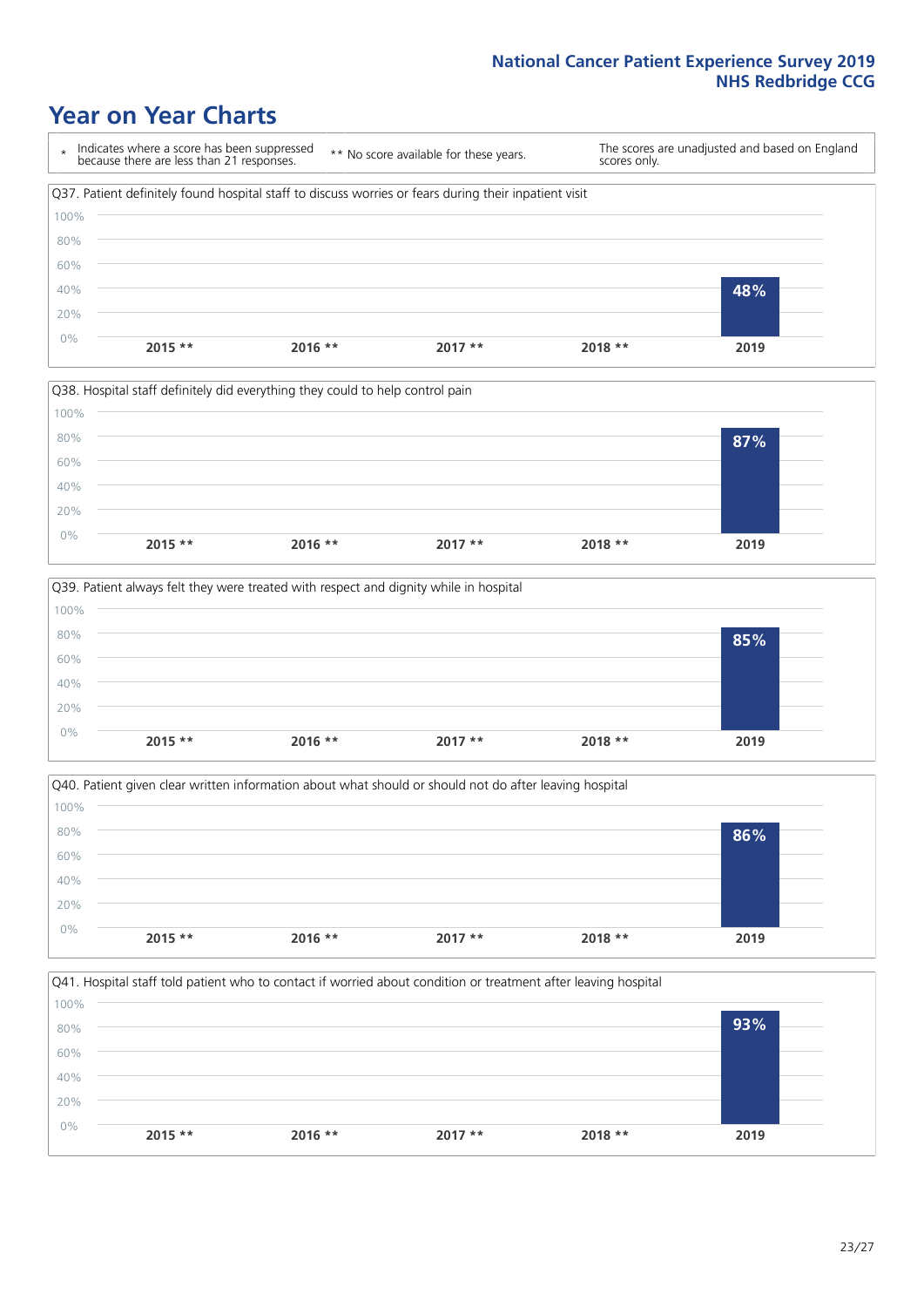### **Year on Year Charts**

\* Indicates where a score has been suppressed because there are less than 21 responses.

\*\* No score available for these years.

The scores are unadjusted and based on England scores only.

#### **HOSPITAL CARE AS A DAY PATIENT / OUTPATIENT**









Q49. Beforehand patient completely had all information needed about chemotherapy treatment 100%

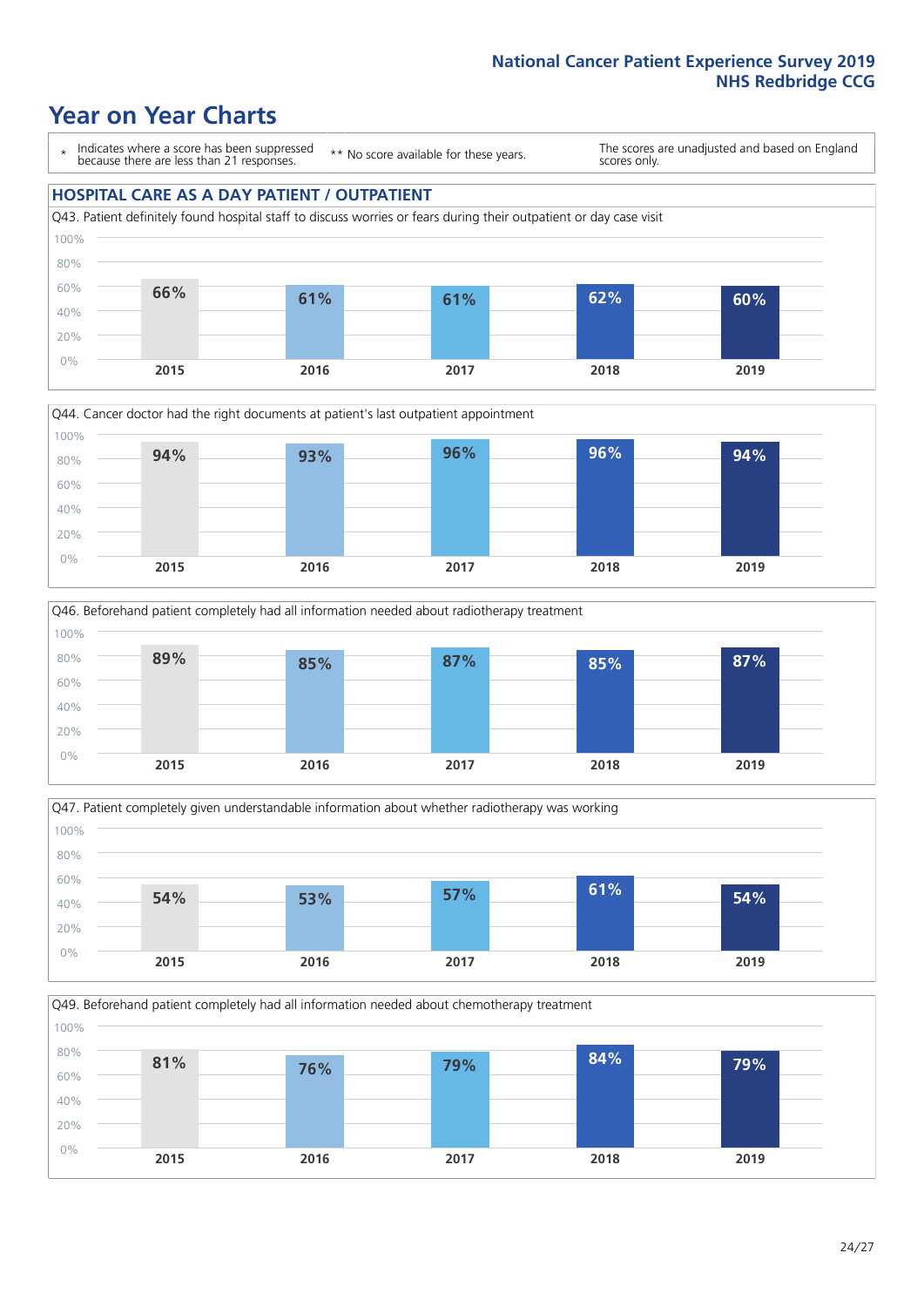### **Year on Year Charts**

\* Indicates where a score has been suppressed because there are less than 21 responses. \*\* No score available for these years. The scores are unadjusted and based on England scores only. Q50. Patient given enough information about whether chemotherapy was working in a completely understandable way 0% 20% 40% 60% 80% 100% **2015 2016 2017 2018 2019 61% 62% 70% 67% 66%**

#### **HOME CARE AND SUPPORT**







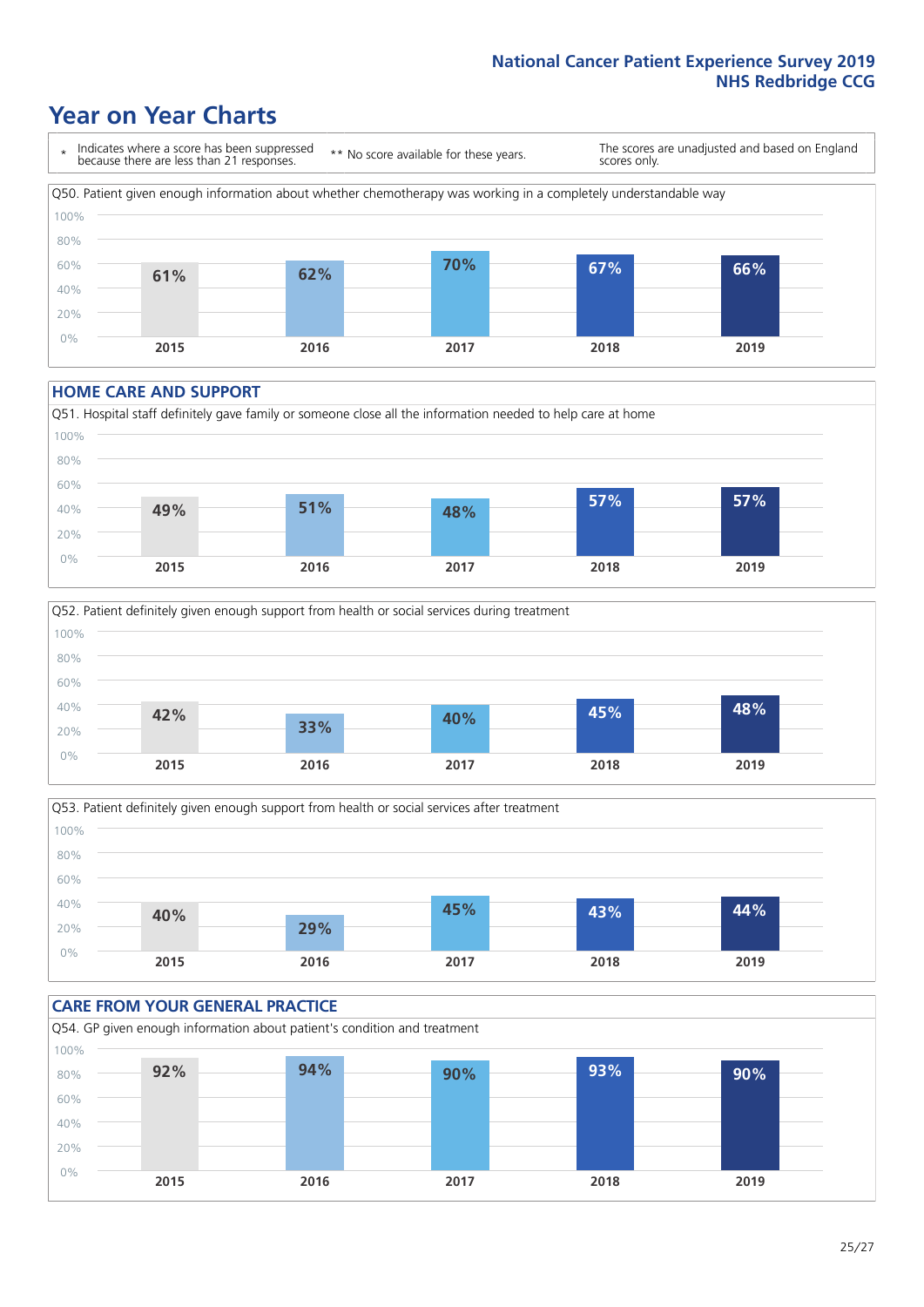### **Year on Year Charts**

\* Indicates where a score has been suppressed because there are less than 21 responses.

\*\* No score available for these years.

The scores are unadjusted and based on England scores only.



#### **YOUR OVERALL NHS CARE**







Q59. Patient felt length of time for attending clinics and appointments for cancer was about right